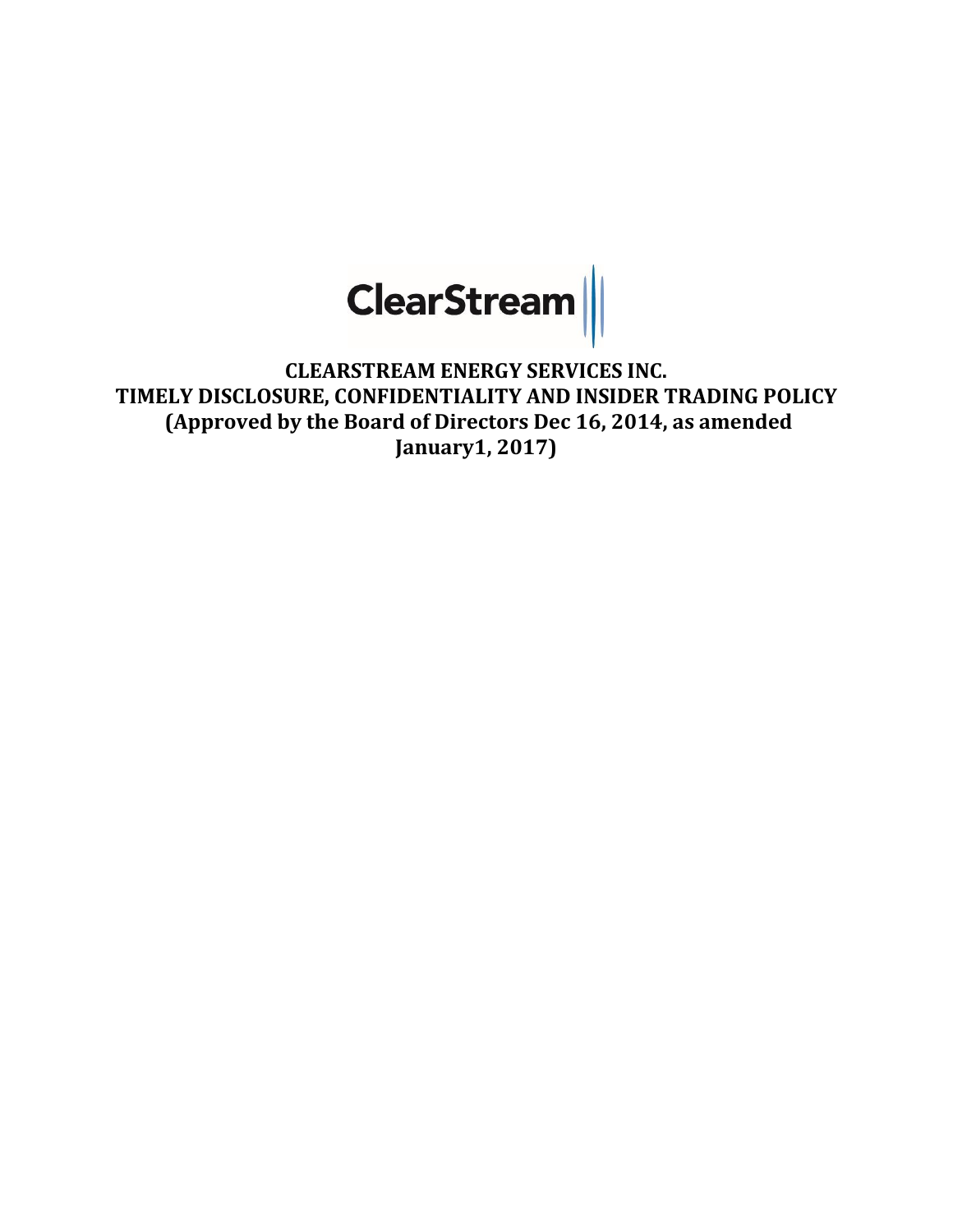## <span id="page-1-0"></span>**TABLE OF CONTENTS**

- **1. [Statement of Policy](#page-1-0)**
- **2. [Scope of this Policy](#page-2-0)**
- **3. [What is Material Information](#page-3-0)**
- **4. [Disclosure Committee](#page-4-0)**
- **5. [Spokespersons](#page-5-0)**
- **6. [Disclosure of Material Information](#page-6-0)**
- **7. [Forward-Looking Information and FOFI](#page-10-0)**
- **8. [Maintaining Confidential Information](#page-11-0)**
- **9. [Analyst Conference Calls](#page-13-0)**
- **10. [Communications with Market, the Media and Participants \(including Analysts\)](#page-14-0)**
- **11. [Website](#page-15-0)**
- **12. [Trading Restrictions](#page-17-0)**
- **13. [Insider Reports](#page-18-0)**
- **14. Prohibition on Hedging**
- **15. [Chat Rooms](#page-18-1)**
- **16. [Recordkeeping](#page-19-0)**
- **17. [Rumours](#page-19-1)**
- **18. [Consequences of Non-Compliance with this Policy](#page-19-2)**
- **19. [Distribution of this Policy](#page-19-3)**
- **20. [Queries](#page-19-4)**
- **21. [Review of Policy](#page-20-0)**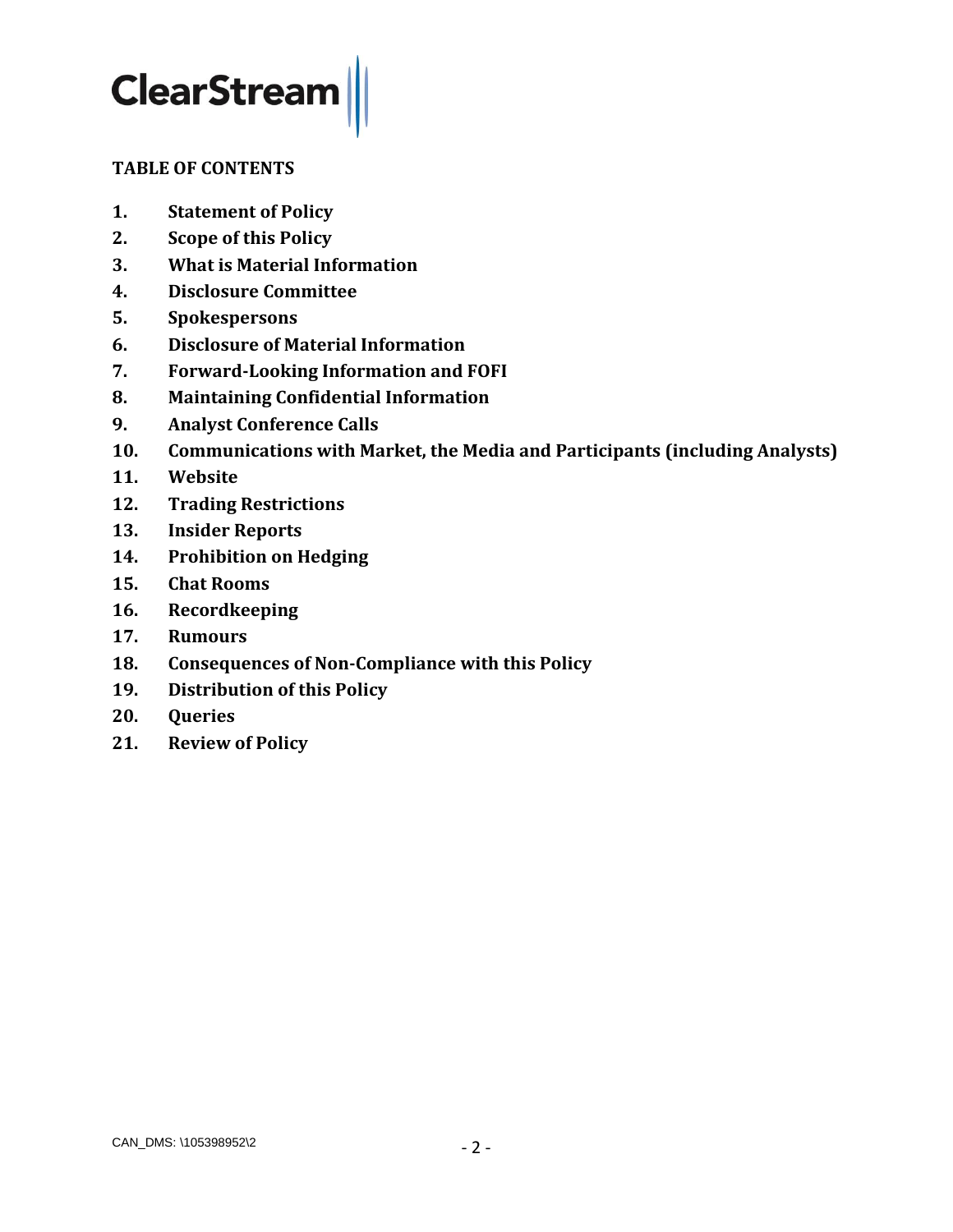## **1. STATEMENT OF POLICY**

It is a cornerstone of applicable securities laws and stock exchange rules that everyone who invests in securities of a publicly-listed company should have equal and timely access to material information that may affect their investment decisions. Accordingly, under applicable securities laws and stock exchange rules:

- (a) the Company is required to make prompt disclosure of all material information relating to the Company or its material subsidiaries;
- (b) every person or company in a special relationship with the Company who is in possession of material information about the Company which has not been generally disclosed is not permitted to:
	- (i) inform (or "tip") others of such undisclosed material information, except in the necessary course of business; or
	- (ii) purchase or sell securities of the Company with knowledge of such undisclosed material information; and
- (c) every reporting insider, including significant shareholders, directors and officers of the Company, must report their trades in securities of the Company.

The purpose of this Timely Disclosure, Confidentiality and Insider Trading Policy (this "**Policy**") is to ensure consistent, timely, accurate and broadly disseminated disclosure of material information relating to the Company and/or its material subsidiaries in accordance with applicable securities laws and stock exchange rules, to prevent the improper use or disclosure of material information or confidential information about the Company and to promote an understanding of and compliance with legal requirements and stock exchange rules. In this Policy, if the context requires, the "Company" refers to ClearStream Energy Services Inc. and its subsidiaries.

#### <span id="page-2-0"></span>**2. SCOPE OF THIS POLICY**

#### 2.1 **Individuals Subject to this Policy**

- (a) **General**. This Policy applies to all directors, officers, employees and consultants of the Company, its associates, and/or its affiliates and anyone associated with any of the foregoing individuals, including their household members, holding companies or any trust or estate in which the director, officer, employee or consultant has a substantial interest.
- (b) **Insiders**. Insiders of the Company, including significant shareholders and directors and officers of the Company, are subject to additional obligations under Section [13](#page-18-0) of this Policy.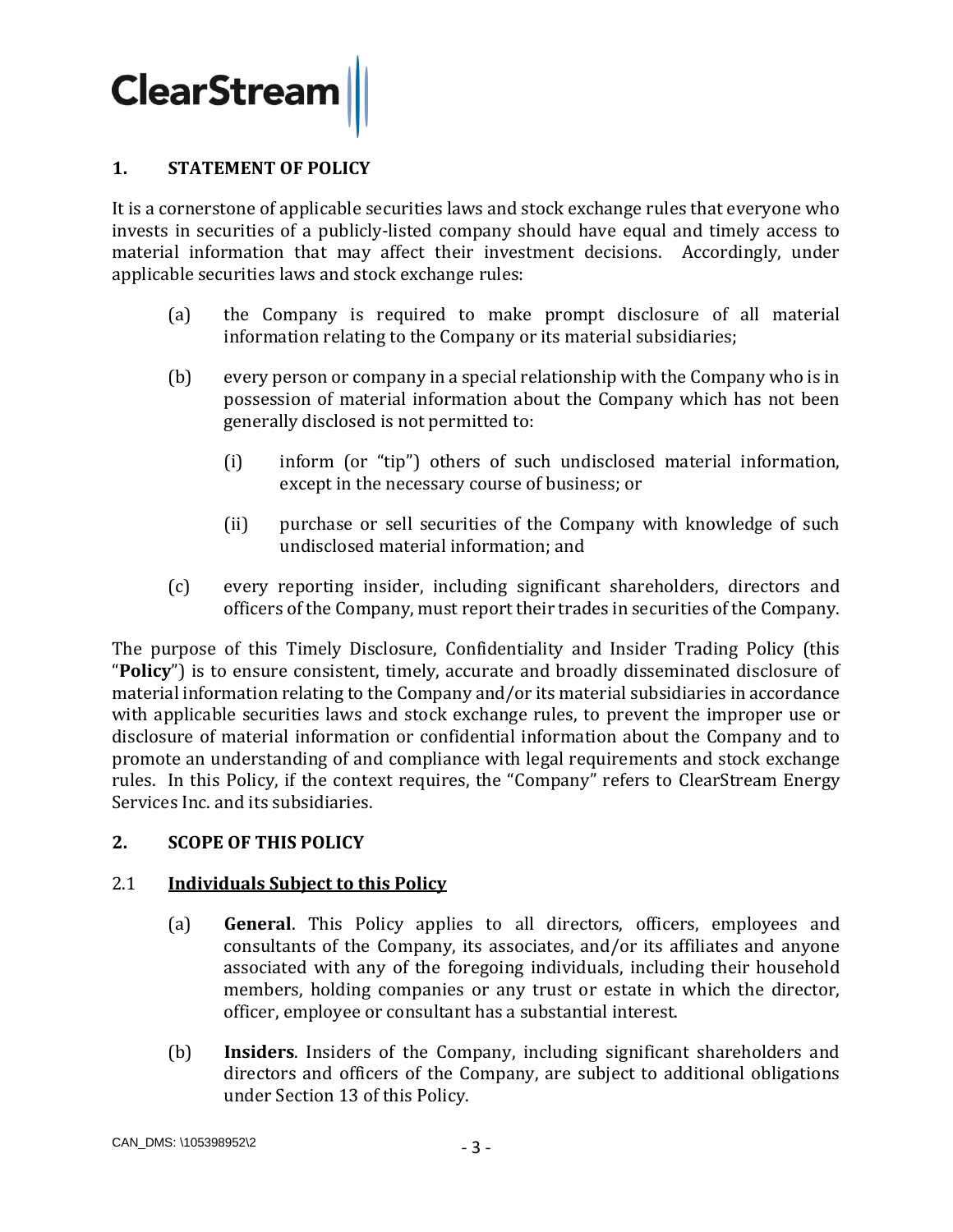

#### 2.2 **Securities Subject to this Policy**

This Policy applies to all securities of the Company, including options, warrants, preferred shares, debentures and any other debt or equity securities of the Company and any other instruments, agreements or securities, the market price, value or payment obligations of which are derived from, referenced to or based on the value of securities of the Company.

#### 2.3 **Communications Subject to this Policy**

This Policy applies to all disclosure made by the Company, including:

- (a) news releases;
- (b) documents filed with securities regulators and stock exchanges such as management information circulars, annual information forms, annual and interim financial statements and related management's discussion and analysis ("**MD&A**"), prospectuses, issuer bid circulars, directors' circulars and material change reports;
- (c) speeches, press conferences, conference calls, webcasts and management presentations;
- (d) interviews with market participants (including analysts), investors (including institutional investors), shareholders and the media;
- (e) communications with shareholders;
- (f) information posted on the Company's website;
- (g) e-mails and other electronic communications; and
- (h) non-public information provided to rating agencies and regulators.

#### <span id="page-3-0"></span>**3. WHAT IS MATERIAL INFORMATION**

In this Policy, "**material information**" means any information relating to the business and affairs of the Company that results in or would reasonably be expected to have a significant effect on the market price or value of any of the Company's securities. Information is also "material" if a reasonable investor would consider the information important to a decision to buy, hold or sell any of the Company's securities.

Material information includes a material fact and any material change. A "**material fact**" means, when used in relation to securities issued or proposed to be issued, a fact that would reasonably be expected to have a significant effect on the market price or value of the securities. A "**material change**" means a change in the business, operations or capital of the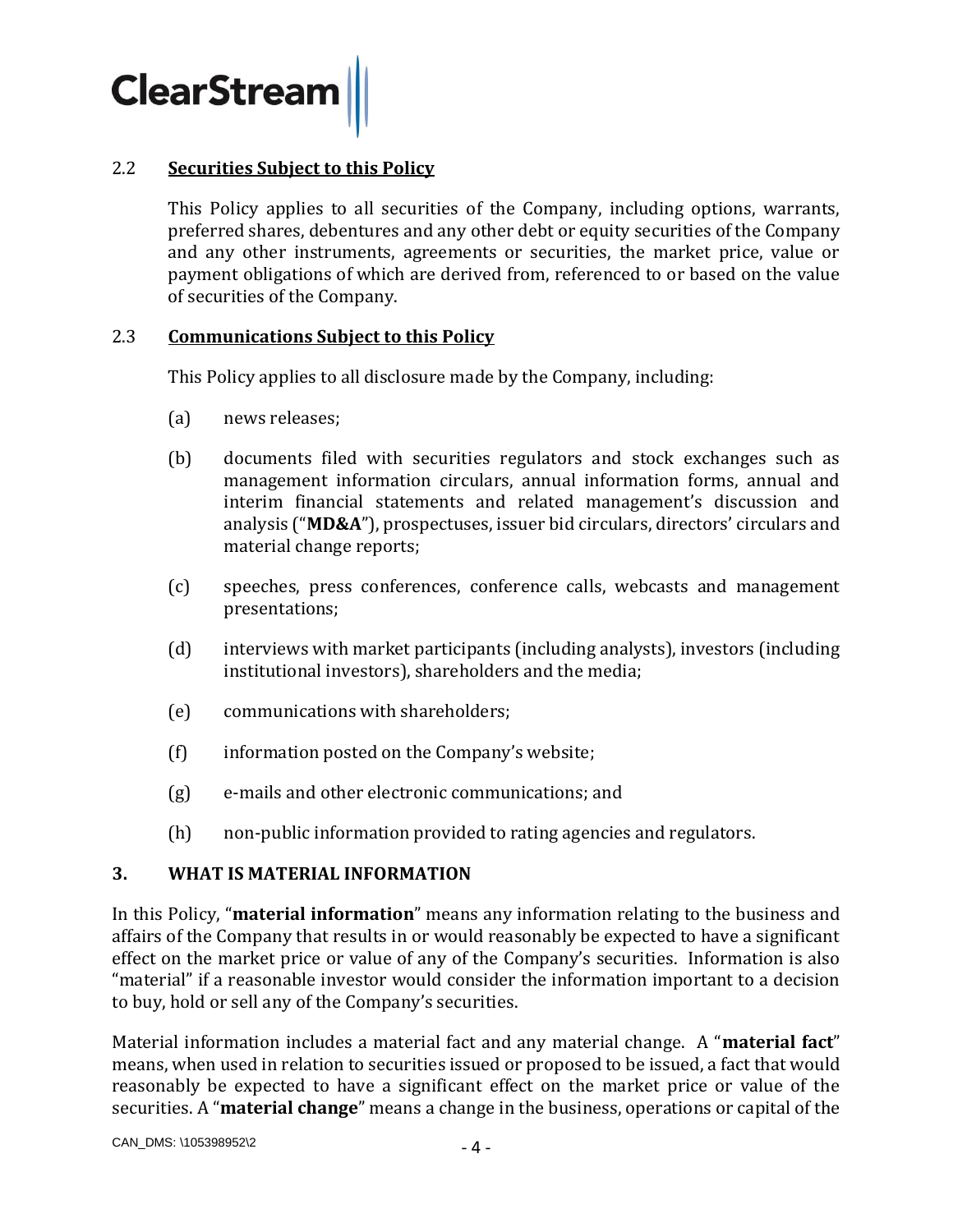Company that would reasonably be expected to have a significant effect on the market price or value of any of the Company's securities, and includes a decision by the Board of Directors or by senior management (where management believes that the Board of Directors' confirmation of the decision is probable) to implement a material change.

The determination of whether or not information constitutes material information often involves the exercise of careful subjective judgment based on experience. Examples of information which may be material information include, but are not limited to, those examples listed on **Appendix A - Examples of Potentially Material Information**.

It is important to note that simply breaking information into seemingly non-material pieces does not make the information immaterial.

# <span id="page-4-0"></span>**4. DISCLOSURE COMMITTEE**

## 4.1 **Composition**

The Company has formed a committee (the "**Disclosure Committee**") consisting of: the Chief Executive Officer (**"CEO"**), the Chief Financial Officer (**"CFO"**), and the General Counsel and/or Corporate Secretary. The CEO will be the Chair of the Disclosure Committee.

#### 4.2 **Responsibilities**

The Disclosure Committee is responsible for:

- (a) determining, among other matters, whether:
	- (i) information is material information (if applicable, in consultation with such other advisors as it may consider necessary);
	- (ii) a "material change" has occurred;
	- (iii) undisclosed material information exists;
	- (iv) selective disclosure has been or might be made; and/or
	- (v) a misstatement or incorrect statement has been made or whether a statement necessary to be made has been omitted;
- (b) evaluating the necessity of making public disclosures;
- (c) ensuring the timely disclosure of material information in accordance with securities laws;
- (d) overseeing the disclosure controls, procedures and practices of the Company;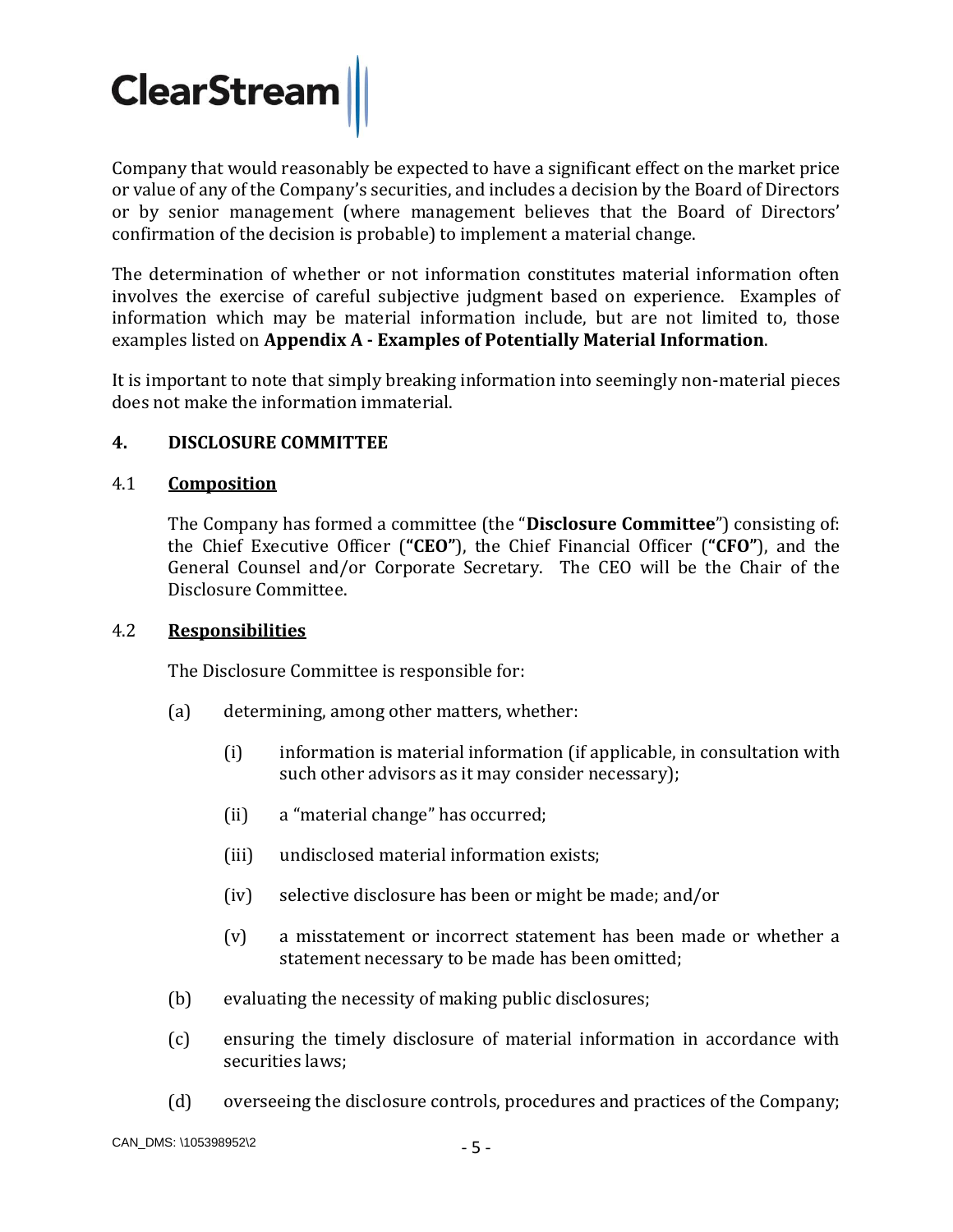- <span id="page-5-0"></span>(e) reviewing and approving, before they are generally disclosed, each document to assess the quality of the disclosures made in the document including, but not limited to, whether the document is accurate and complete in all material respects;
- (f) monitoring the Company's website;
- (g) reviewing and approving the guidelines and procedures pursuant to which the information required to be disclosed in documents is obtained;
- (h) determining what steps are to be taken in the event selective disclosure or a misstatement or incorrect statement has been made or where a statement necessary to be made has been omitted;
- (i) educating the Company's directors, officers, employees and consultants about disclosure issues and the matters contemplated by this Policy;
- (j) overseeing the development and implementation of, monitoring the effectiveness of, and compliance with, this Policy; and
- (k) periodically, and at least annually, evaluating the effectiveness of this Policy and the Company's disclosure controls and procedures and reporting to the Audit Committee and Board of Directors on any recommended changes.

#### 4.3 **Meetings and Minutes**

It is not expected that the Disclosure Committee will have formal meetings and prepare minutes of such meetings, although there may be circumstances where the Disclosure Committee considers it desirable to do so. Any member of the Disclosure Committee may call a meeting of the Disclosure Committee with such notice as circumstances dictate, to consider any matter within the mandate of the Disclosure Committee. Many decisions made by the Disclosure Committee will be made on a real time basis as a result of informal meetings and consultations among the members of the Disclosure Committee who are then available.

## 4.4 **Responsibility to Advise Disclosure Committee of Potential Material Information**

Any person to whom this Policy applies who becomes aware of a new development, circumstance or information that may constitute material information must immediately advise at least one member of the Disclosure Committee. If there is any doubt whether any particular information is material information, a member of the Disclosure Committee should be consulted.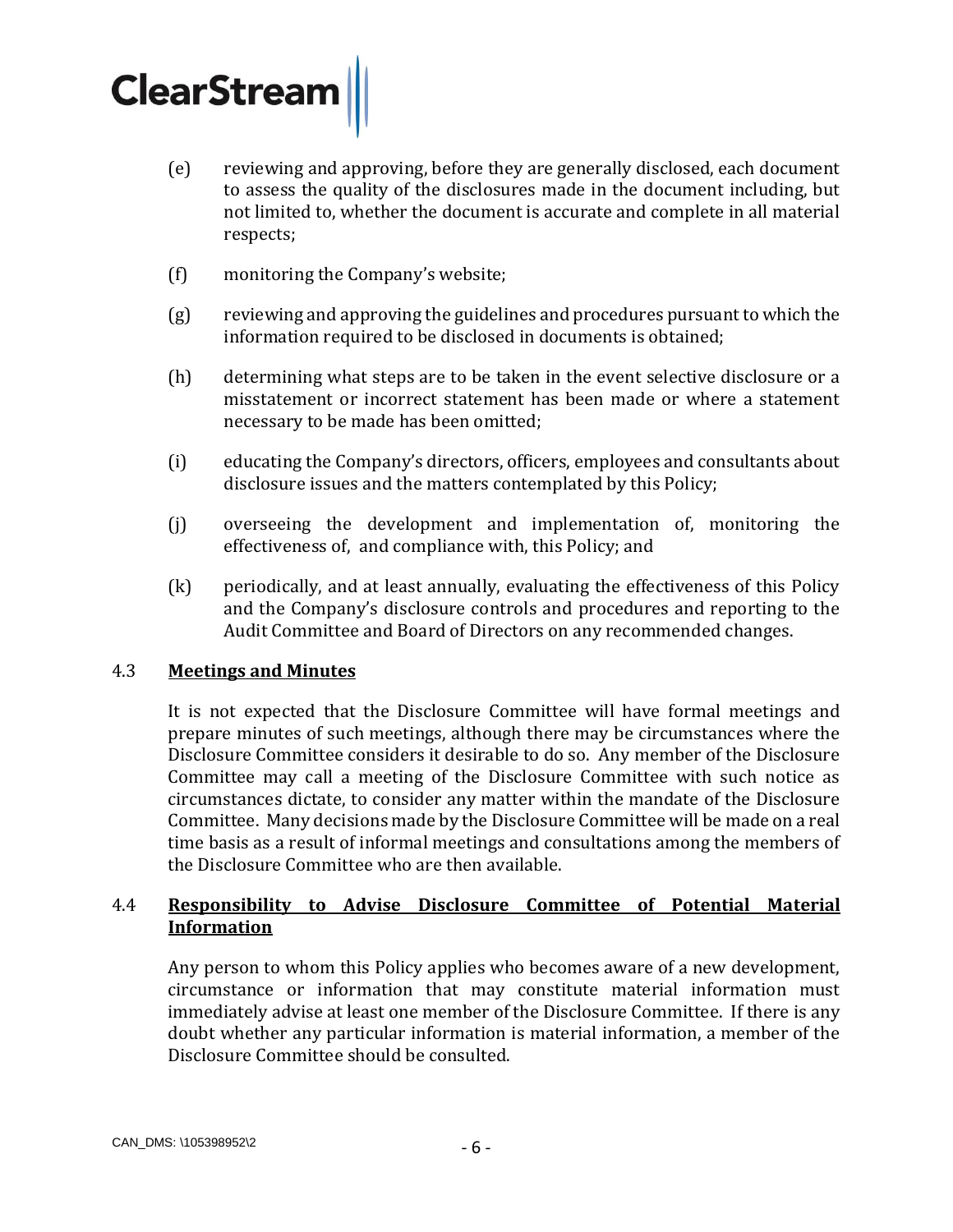

#### **5. SPOKESPERSONS**

#### 5.1 **Individuals Who Are Authorized to Speak on Behalf of the Company**

Only individuals designated by the Disclosure Committee (each, a "**Spokesperson**") are authorized to speak on behalf of the Company (other than in the usual and necessary course of business), make public oral statements on behalf of the Company or otherwise communicate with securities regulators and stock exchanges, market participants (including analysts), investors (including institutional investors), shareholders, the media or rating agencies. No other person has actual or implied authority to speak on behalf of the Company or to make any public oral statement on behalf of the Company.

#### 5.2 **Referral of Inquiries**

Every person to whom this Policy applies who is approached and asked to comment in any manner on the business or affairs of the Company must not respond under any circumstances except to refer all inquires to a Spokesperson, and must immediately notify a member of the Disclosure Committee that the approach was made.

#### <span id="page-6-0"></span>**6. DISCLOSURE OF MATERIAL INFORMATION**

#### 6.1 **General**

- (a) **Basic Rule: Immediate Disclosure**.The Company will immediately disclose all material information under applicable securities laws and stock exchange rules by issuing and filing a news release in accordance with Section [6.3](#page-7-0) of this Policy. The only exception is in limited circumstances when it is determined that general disclosure should be delayed for a period of time for reasons of confidentiality in accordance with Sectio[n 6.4](#page-8-0) of this Policy.
- (b) **Disclosure Factual and Balanced**. Material information disclosed by the Company must comply generally with the following requirements:
	- (i) the disclosure must be factual and balanced and must include any information the omission of which would make the disclosure misleading;
	- (ii) unfavourable information must be disclosed as promptly and completely as favourable information; and
	- (iii) all information must be communicated clearly and accurately without unnecessary details, exaggeration or editorialization.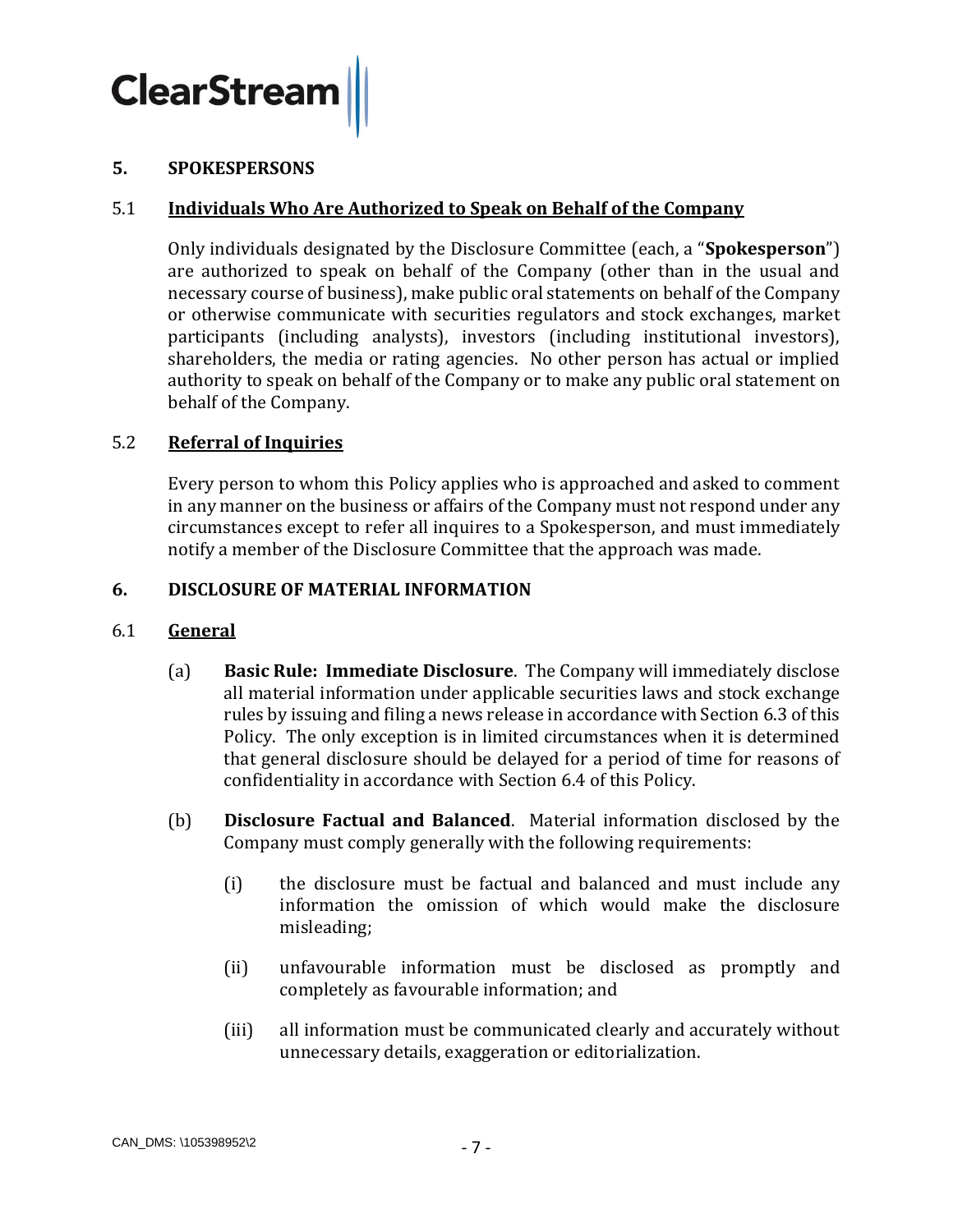

#### 6.2 **Approvals for Disclosure of Material Information**

- (a) **General Approvals**. The CEO and CFO must file a certificate with each annual and interim securities filing of the Company, as prescribed by applicable securities laws. Accordingly:
	- (i) drafts of the relevant disclosure documents must be available for review by each of the CEO and CFO in advance of the reporting deadline, with sufficient time to review them and if necessary or desirable to discuss them with the Company's internal and external auditors, legal advisors and other responsible officers and employees;
	- (ii) each of the CEO and CFO must be satisfied that all relevant disclosure documents of the Company have been prepared with input from responsible officers and employees with appropriate judgements regarding the disclosure of material information; and
	- (iii) in addition to any other approvals required under this Policy, draft disclosure documents that will be addressed in the certifications required by the securities regulators must be approved in advance by each of the CEO and CFO before they are generally disclosed.
- (b) **Disclosure Documents Containing Financial Information.** Disclosure documents containing financial information or FOFI (as defined in Section [7.2](#page-10-1) hereof), including the annual and interim financial statements and MD&A, must also be reviewed by the Board of Directors and/or, if applicable, the Audit Committee in accordance with the Audit Committee Charter. In general, the external auditors may also review any disclosure documents containing financial information.

#### <span id="page-7-0"></span>6.3 **News Releases**

- (a) **Coordination**. The issuance of news releases, whether or not they contain material information, shall be coordinated by a member of the Disclosure Committee. All news releases must be reviewed and approved by a member of the Disclosure Committee. All news releases containing material information must be reviewed and approved by at least two members of the Disclosure Committee. News releases will typically include the name and telephone number of a Company official to be contacted about the news release.
- (b) **Procedure for Dissemination**. If а news release containing material information is to be issued between 8:00 a.m. (EST) and 5:00 p.m. (EST) ("**normal trading hours**"), prior notice by telephone (followed by submission of a written copy of the news release) must be given to the market surveillance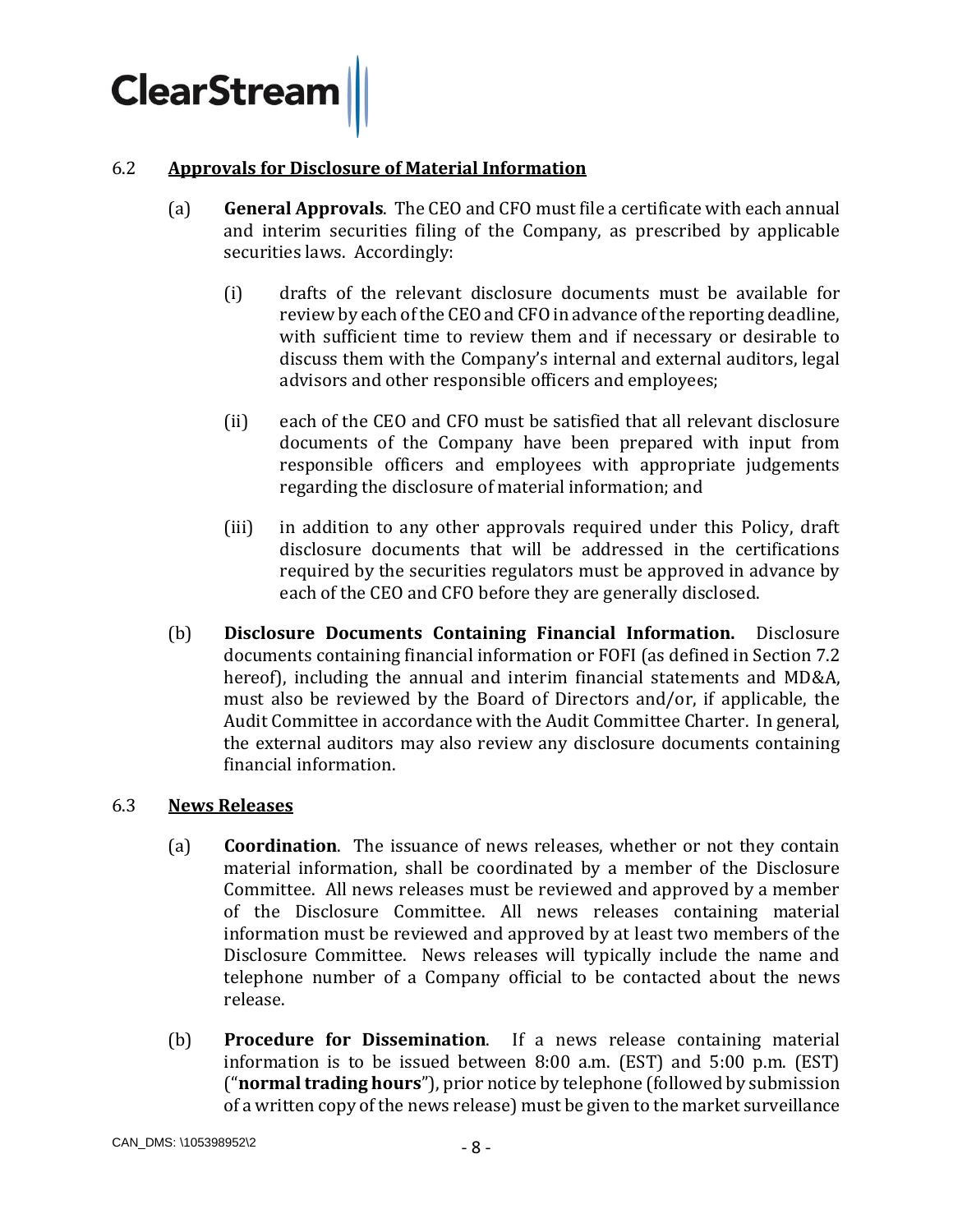staff at the Investment Industry Regulatory Organization of Canada ("**IIROC**") (who monitors trading on behalf of the Toronto Stock Exchange ("**TSX**")), so that it can give assistance and direction on whether there should be a trading halt. If a news release is issued outside normal trading hours, IIROC must be notified before the market opens the next trading day. Regardless of when a news release involving material information is released, IIROC must be advised of the content of the news release and supplied with a copy in advance of its dissemination.

(c) **Dissemination**. News releases will be disseminated through an approved news-wire service that provides national Canadian and simultaneous coverage. The news-wire service must provide dissemination of the full text of the news release to the national Canadian financial press and to daily Canadian newspapers that provide regular coverage of financial news, to all participating organizations (as defined in the TSX Company Manual), and to all relevant stock exchanges and securities regulators, and, if required by law or considered appropriate, filed on the System for Electronic Document Analysis and Retrieval ("**SEDAR**"). News releases will be posted on the Company's website after release through the news-wire service.

#### <span id="page-8-0"></span>6.4 **Confidential Material Information**

If the Disclosure Committee determines that the general disclosure of material information would be unduly detrimental to the Company's interests (for example, if general disclosure of the material information would prejudice negotiations in a corporate transaction or would provide competitors with information that would be of a significant benefit to them), the Disclosure Committee may (if it believes the harm to the Company outweighs the benefit to the market) authorize that disclosure of the material information be delayed and, if applicable, the filing of a material change report be done on a confidential basis, if and as required by applicable securities laws and stock exchange rules. In those circumstances:

- (a) **Confidential Material Change Reports** the Disclosure Committee shall, if applicable, cause the Company to file a confidential material change report with the appropriate securities regulators together with a written explanation of the reasons why the material change report must be kept confidential, and will periodically (at least every 10 calendar days) review its decision to see if the confidential status of the material change report needs to be renewed;
- (b) **Report to the Board** the Disclosure Committee shall promptly advise the Board of Directors of the fact that a confidential material change report was filed or renewed and distribute a copy of the confidential material change report to the Board of Directors, together with the Disclosure Committee's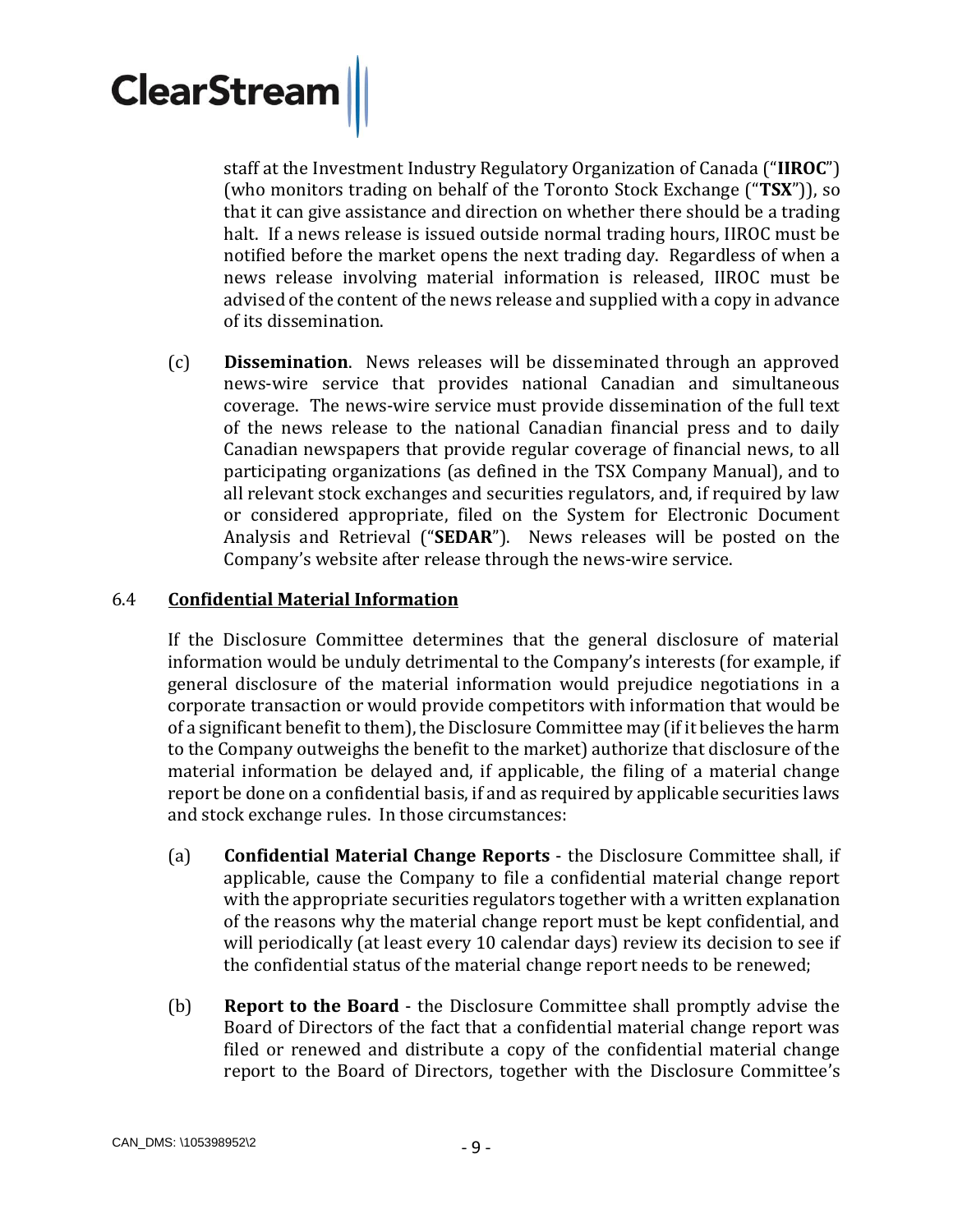

reasons for concluding that it would be unduly detrimental to Company's interests for the material information to be generally disclosed;

- (c) **Complete Confidentiality Maintained** all persons with knowledge of confidential information must maintain complete confidentiality and must not disclose the information to any other person, except in the necessary course of business, in which case, any person informed of the confidential information must also be informed of his or her duty to keep such information confidential;
- (d) **Monitor Trading Activity**  the Disclosure Committee shall monitor market trading activity in the Company's securities, and, if applicable and desirable, in the securities of any other issuer that is affected by the undisclosed material information, in order to determine if the confidential material information is being misused; and
- (e) **Disclosure** the Disclosure Committee shall promptly disclose the material information generally when the Disclosure Committee determines the basis for confidentiality ceases to exist.

#### <span id="page-9-0"></span>6.5 **No Selective Disclosure**

Except as expressly permitted in accordance with Section [8.3](#page-12-0) hereof, neither the Company nor any person to whom this Policy applies shall make selective disclosure of material information which has not been generally disclosed to the public.

If unintentional selective disclosure has been made, then the Disclosure Committee must be immediately notified. The Disclosure Committee shall immediately take all appropriate steps, which may include:

- (a) notifying the TSX immediately of the unintentional selective disclosure and determine with the TSX whether a trading halt should be instituted pending issuance of a news release;
- (b) notifying the person to whom the unintentional selective disclosure was made that such information has not been publicly disclosed and must remain confidential and that they may not trade in securities of the Company with knowledge of such information until such information is generally disclosed; and
- (c) publicly disclosing the material information by way of news release in a manner consistent with this Policy.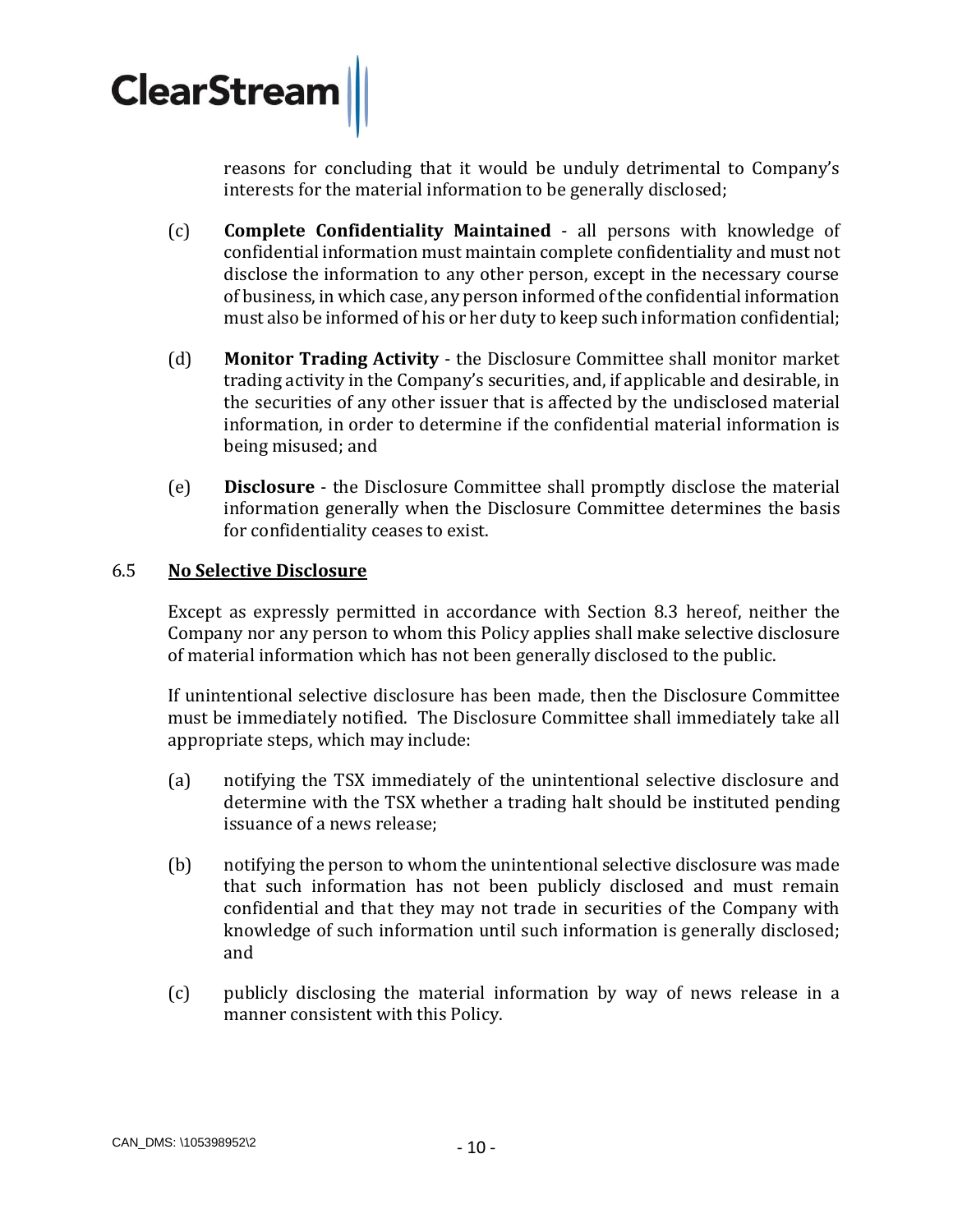

#### 6.6 **Other Situations Requiring Disclosure**

The Company may be required to disclose material information generally by news release in any of the circumstances described below:

- (a) **Misuse of Material Information**  if the Company becomes aware, or has reasonable grounds to believe, that someone is trading the Company's securities with knowledge of undisclosed material information, or rumours about it (for example, if there is unusual trading activity in the Company's securities); or
- (b) **Errors in Previous Disclosure** if the Company learns that previous disclosure contained a material error or omission at the time it was given, and the correction constitutes material information.

#### <span id="page-10-0"></span>**7. FORWARD-LOOKING INFORMATION AND FOFI**

#### 7.1 **General Policy**

The Company may, from time to time, give earnings guidance or provide other forward-looking information and/or FOFI (as defined below) through voluntary disclosure, provided that the disclosure conforms to the guidelines set out in Section [7.2](#page-10-1) below.

#### <span id="page-10-1"></span>7.2 **Forward-Looking Information**

If the Company proposes to disclose forward-looking information (other than future-oriented financial information or financial outlook (collectively, "**FOFI**")) in its written disclosure documents:

- <span id="page-10-2"></span>(a) the Company must have a reasonable basis for the forward-looking information;
- <span id="page-10-3"></span>(b) the information must be clearly identified as forward-looking;
- <span id="page-10-4"></span>(c) the Company must identify all material factors or assumptions used to develop the forward-looking information;
- <span id="page-10-5"></span>(d) the forward-looking information must be accompanied by language that cautions the users of the forward-looking information that actual results may vary from the forward-looking information and that identifies the material factors that may cause actual results to differ materially from those projected in the forward-looking information; and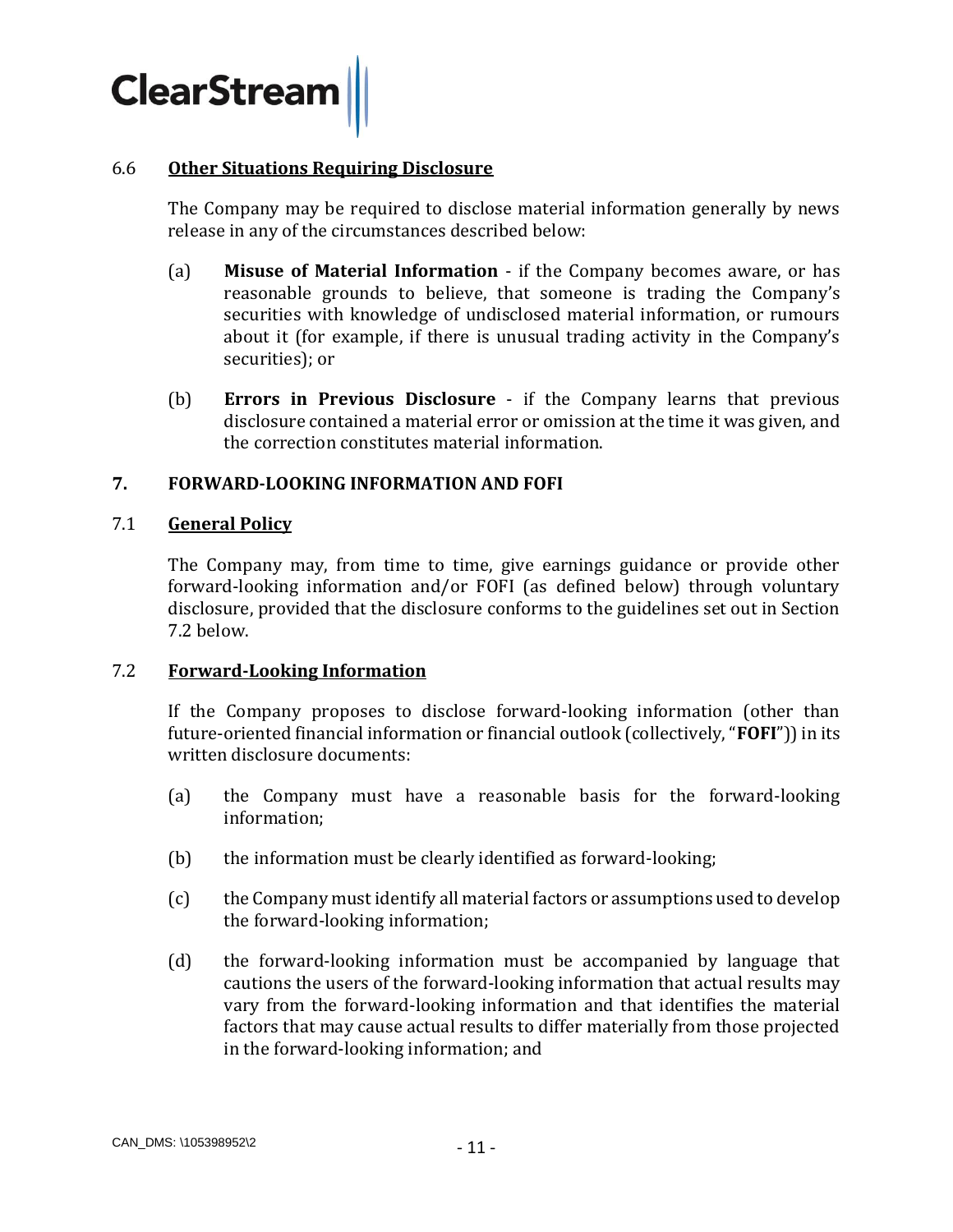<span id="page-11-0"></span>(e) the forward-looking information must have been approved for dissemination by at least one member of the Disclosure Committee.

If the Company proposes to disclose forward-looking information orally, the Spokesperson must make a cautionary statement that complies with Sections [7.2\(a\),](#page-10-2) [7.2\(b\),](#page-10-3) [7.2\(c\)](#page-10-4) and [7.2\(d\),](#page-10-5) and must further state that additional information about the material factors or assumptions used to develop the forward-looking information, and the material factors that may cause the actual results to differ materially from those projected in the information, is contained in a readily-available public document, and identify such document.

# 7.3 **FOFI**

If the Company proposes to disclose FOFI in its written disclosure documents:

- (a) the FOFI must be based on assumptions that are reasonable in the circumstances;
- (b) the FOFI must be limited to a period for which the information in the FOFI can be reasonably estimated;
- (c) use the accounting policies the Company expects to use to prepare its historical financial statements for the period covered by the FOFI;
- (d) if the document containing the FOFI is undated, the disclosure must state the date management approved the FOFI;
- (e) the disclosure must explain the purpose of the FOFI and caution readers that the information may not be appropriate for other purposes;
- (f) the FOFI must have been approved for dissemination by at least one member of the Disclosure Committee and the Audit Committee; and
- (g) once the Company has disclosed FOFI (and notwithstanding any disclaimers by the Company), the Company's practice will be to regularly assess whether previous statements of FOFI should be replaced by new information, to ensure that past disclosure of FOFI is accurately reflected in current MD&A and to update the information, if necessary, by news release, in each case, as may be required by applicable law.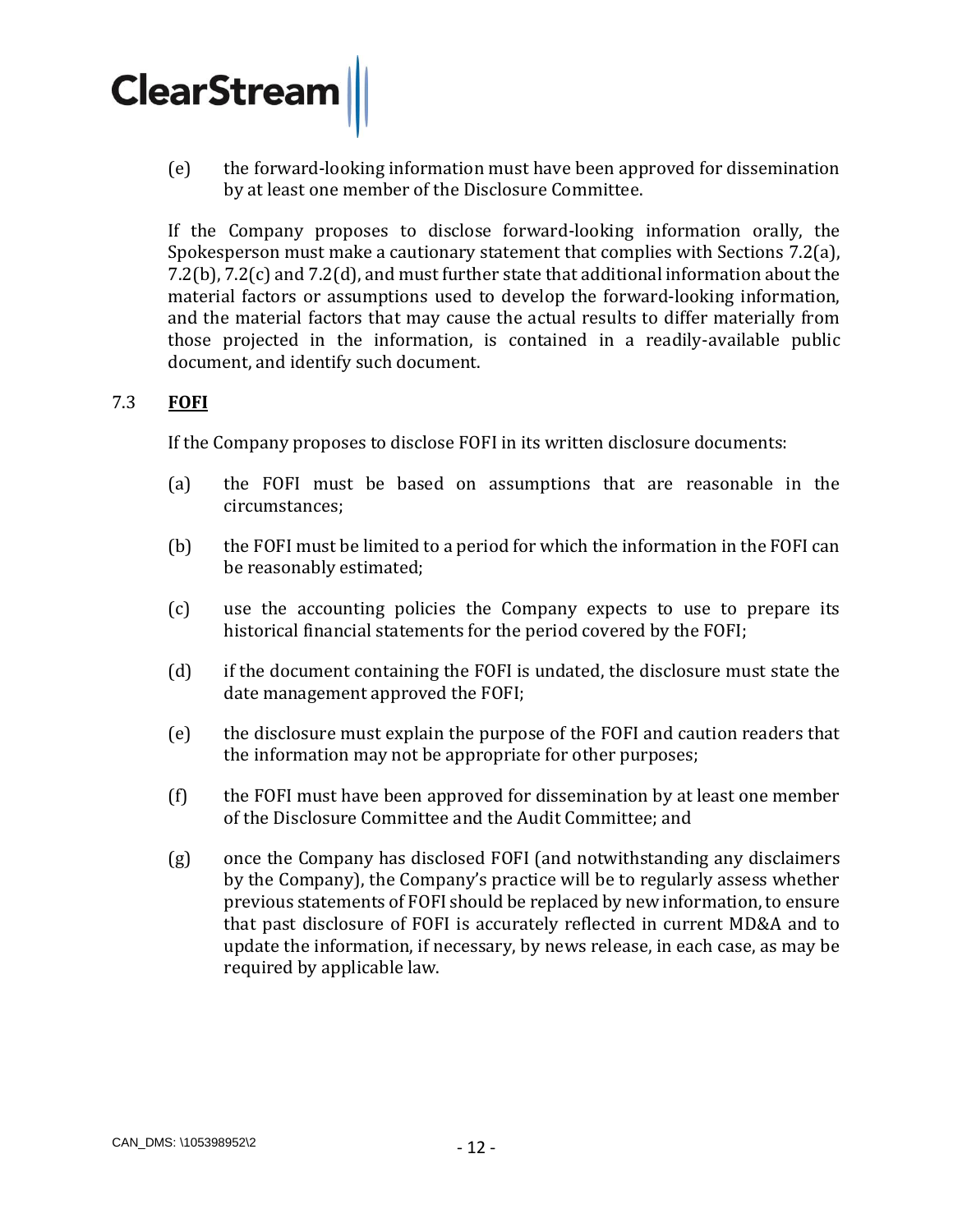#### **8. MAINTAINING CONFIDENTIAL INFORMATION**

#### 8.1 **Corporate Information**

All persons to whom this Policy applies are prohibited from disclosing any confidential information about the Company that has not been generally disclosed, except in accordance with this Policy.

#### 8.2 **Third Party Information**

The Company is generally required to keep and treat as confidential all information it receives from third parties such as customers, suppliers, business partners or other persons with which the Company is involved in a transaction or proposed transaction, other than in the necessary course of business. Any person to whom this Policy applies must keep this third party information strictly confidential and take the same measures with respect to the confidential information of the third party as they take with respect to confidential information of the Company.

#### <span id="page-12-0"></span>8.3 **Necessary Course of Business**

Confidential information that is material undisclosed information held by persons in a special relationship with the Company may be disclosed to selected individuals if doing so is in the necessary course of business. Disclosure in the necessary course of business may include communications with those persons or entities listed on **Appendix B - Disclosure in the Necessary Course of Business**. The individual receiving the confidential information must be advised that:

- (a) the information is confidential and may not be disclosed to anyone else, other than in the necessary course of business (and then only with the prior consent of the Company); and
- (b) such individual cannot trade, or assist others to trade, in the Company's or, if applicable, a third party's securities until the confidential information is generally disclosed.

The Company will take steps to ensure the persons receiving confidential information in the necessary course of business will comply with (a) and (b) above and, in appropriate circumstances, an outside party receiving confidential information in the necessary course of business may be required to sign a confidentiality agreement.

Disclosure to market participants (including analysts), investors (including institutional investors), shareholders and the media is generally **not** considered to be in the necessary course of business. Anyone who is uncertain about whether disclosure is in the necessary course of business should consult with a member of the Disclosure Committee.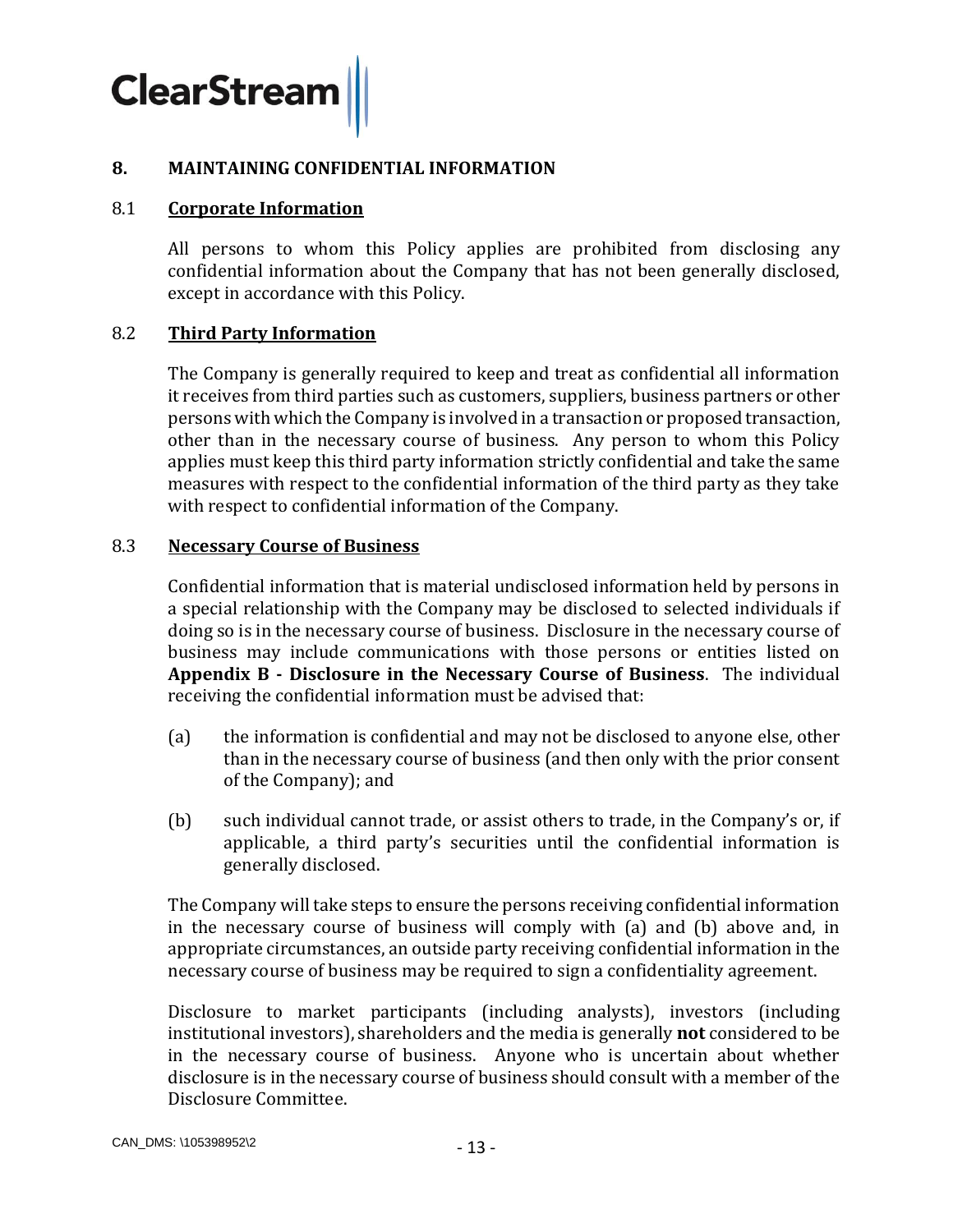

In order to prevent the inadvertent disclosure of material information which has not been generally disclosed:

- (a) documents and files containing confidential information should be kept in a safe place (and, if necessary, locked for physical files and encrypted for digital files) to which access is restricted to individuals who "need to know" that information in the necessary course of business;
- (b) confidential matters should not be discussed in places where the discussion may be overheard;
- (c) where practical, code names should be used; and
- (d) unnecessary copying of documents containing undisclosed material Information must be avoided and extra copies of documents must be promptly removed from meeting rooms and work areas at the conclusion of meetings and must be destroyed if no longer required.

#### <span id="page-13-0"></span>**9. ANALYST CONFERENCE CALLS**

#### 9.1 **Analyst Conference Calls**

The Company may hold analyst conference calls for quarterly and annual earnings and, to the extent practicable, major corporate developments. Such analyst conference calls must be accessible simultaneously to all interested parties, some as participants by telephone and others in a listen-only mode by telephone or via a webcast over the Internet. Any undisclosed material information that is to be conveyed during the analysts conference call, must be generally disclosed by way of news release before the conference call and such news release must be filed on SEDAR and posted on the Company's website. At the beginning of the analyst conference call, a Spokesperson will provide appropriate cautionary statements concerning any forward-looking information or FOFI and, if applicable, direct participants to publicly available documents containing the assumptions, sensitivities and a full discussion of the risks and uncertainties relating to the matter which is the subject of the analyst conference call.

When practical, the Spokespersons should meet in advance of all calls to discuss the statements to be made and responses to anticipated questions; if possible, such statements and responses should be scripted.

The Disclosure Committee should hold a debriefing meeting immediately after the conference call and, if such debriefing uncovers selective disclosure of previously undisclosed material information, the Company should promptly disclose such information via news release in accordance with this Policy.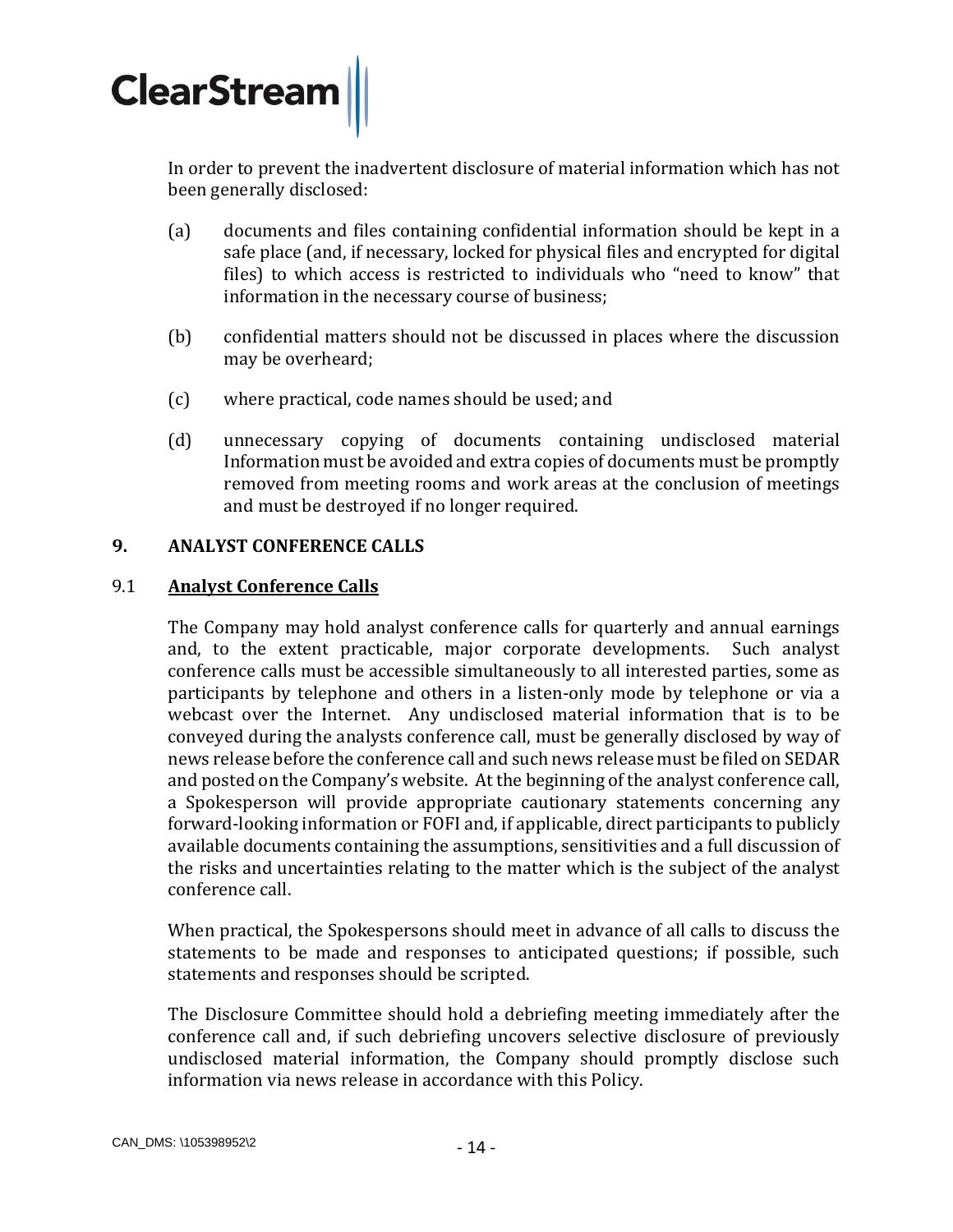

The Company shall retain a permanent record as part of the Company's corporate disclosure record in accordance with Section [15](#page-19-0) hereof.

#### 9.2 **Advance Notice of Analyst Conference Calls**

The Company will provide advance notice of the analyst conference call and webcast by issuing a news release announcing the date and time and providing information on how interested parties may access the call and webcast. In addition, the Company may send invitations to market participants (including analysts), investors (including institutional investors), shareholders and the media invited to participate. Any nonmaterial supplemental information provided to participants will also be posted concurrently to the Company's website for others to view.

#### <span id="page-14-0"></span>**10. COMMUNICATIONS WITH MARKET, THE MEDIA AND PARTICIPANTS (INCLUDING ANALYSTS)**

#### 10.1 **Communication with Analysts**

Only a Spokesperson may communicate with analysts and other market participants (collectively, "**Participants**"). The Company's policy with respect to interactions with Participants are as follows:

- (a) selective disclosure must be avoided pursuant to Section [6.5;](#page-9-0)
- (b) no person to whom this Policy applies shall approve or influence proxy soliciting or conclusions of a Participant;
- (c) conversations with Participants should be limited to merely correcting factual errors, identifying omissions, or providing clarification provided that such corrections, identified omissions or clarifications are based on non-material information or material information that has been generally disclosed. No person who is subject to this Policy should express comfort with or provide guidance on an analyst's report, model, etc. In certain circumstances, nonmaterial information may be disclosed to help an analyst complete the "mosaic" of information. Financial information such as sales and profit figures and earnings forecast should not be disclosed. All comments must contain a disclaimer advising that the opinion or conclusion was reviewed for factual accuracy only; and
- (d) no person to whom this Policy applies shall comment on a draft analyst report (except to correct the accuracy of factual information) or distribute analyst reports to persons outside the Company (other than its advisors) or otherwise publicly endorse such a report.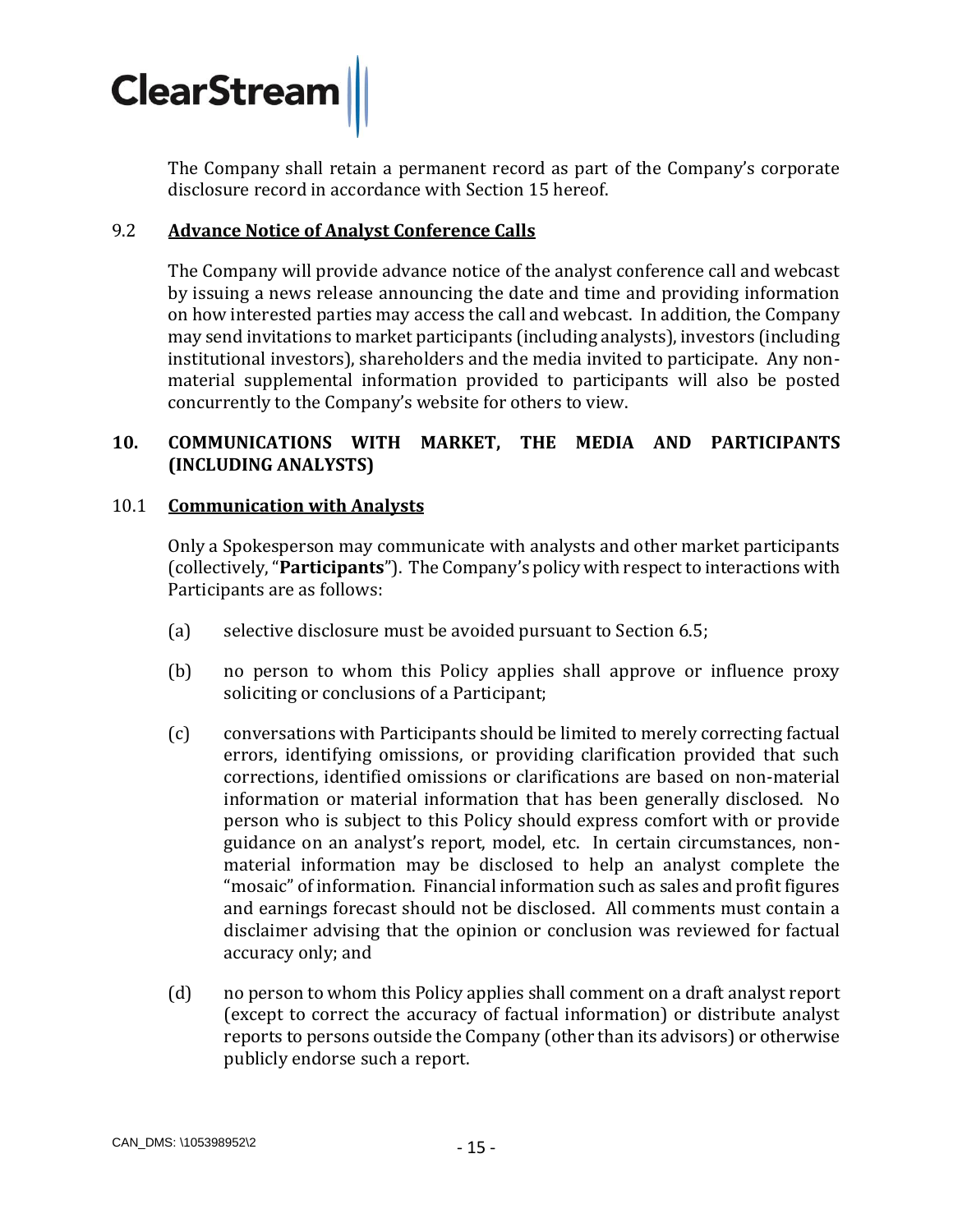<span id="page-15-0"></span>

#### 10.2 **Dealing with the Media**

In communicating with the media, the following procedures should be followed:

- (a) the Company shall not provide any undisclosed material information or related documents to a reporter;
- (b) Spokespersons should promptly respond to all media inquiries. Senior management or subject matter experts should be utilized in key announcements, as appropriate, to build credibility and provide more informed disclosure; and
- (c) media news conferences on financial matters are normally conducted in separate forums from investors but information disclosed in such forums should be made broadly available in all material respects.

#### 10.3 **Quiet Periods**

In order to avoid potential selective disclosure, the Company shall institute quiet periods, which shall correspond with the Company's blackout periods (as described in Section [12.2\)](#page-17-1), during which, absent unusual circumstances, the Company shall not initiate or participate in any meetings, telephone or other electronic contact (including e-mails) with market participants (including analysts), investors (including institutional investors), shareholders or the media, other than to respond to unsolicited inquiries concerning factual matters. In no event will the Company or any person subject to this Policy comment during the quiet period on the Company's current quarter's operating or expected results. During such quiet periods, the Company will not make presentations at any analyst or investor conferences, or make any other external speeches or other presentations, except with the prior consent of the Disclosure Committee.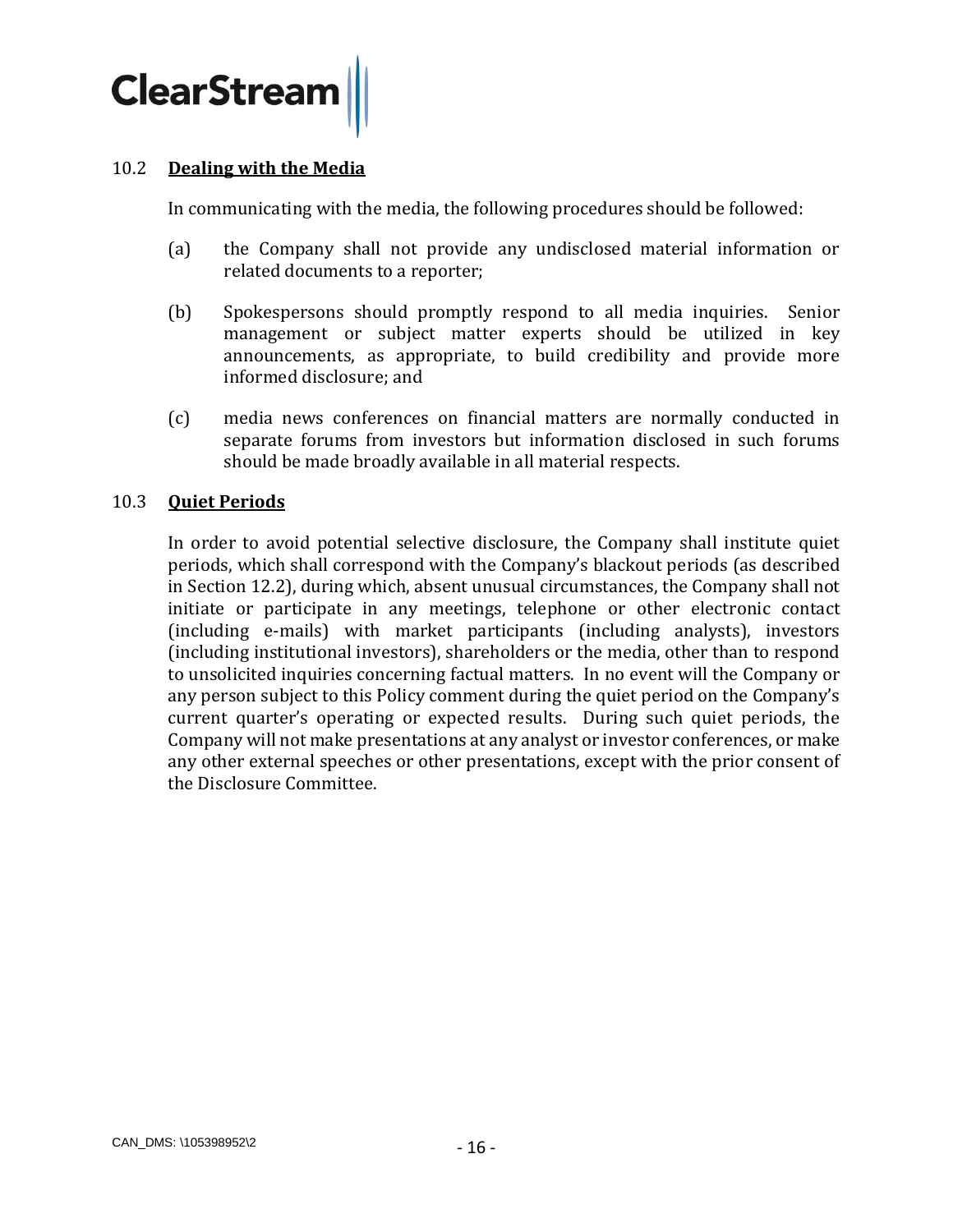#### **11. WEBSITE**

#### 11.1 **General Rule**

The Company's website should not contain any disclosure that would, whether through website architecture, overt statement or omission, materially misrepresent the Company or its business prospects or financial status. Disclosure of material information on the website does not constitute general disclosure and is not adequate public disclosure of material information. All documents containing material information that have previously been generally disclosed, including, without limitation, all documents filed on SEDAR, or a link to those documents on SEDAR, must be included on the Company's website.

#### 11.2 **When Documents are to be Posted on the Company's Website**

No disclosure documents shall be posted on the Company's website until they have been generally disclosed and filed on SEDAR. The Company's website should notify the reader that the information that is posted is accurate at the time of posting but that the Company specifically disclaims any intention or responsibility to update this information (unless required by applicable law) and it may be superseded by subsequent disclosures. All disclosure posted to the Company's website should show the date of such material when it is posted or modified.

#### 11.3 **Regular Review**

The Disclosure Committee or a person designated in writing by the Disclosure Committee shall review the Company's website every quarter to ensure that disclosure on the website is accurate, complete and up-to-date. Any information that is discovered on the Company's website to be inaccurate or that contains a misstatement must be promptly removed from the Company's website and a correction posted. Any outdated information will be archived for at least 5 years, allowing the public continued access to historical information of value.

#### 11.4 **Links to Third Party Sites**

Unless approved by the Disclosure Committee, the Company's website may not link to a third party website. In the event such a link is permitted, it should include a notice that advises the reader that they are leaving the Company's website and that the Company is not responsible for the contents of, or accuracy of information on, the third party site.

#### 11.5 **Analyst Reports**

The Company may provide on its website a list of all (and only all) of the investment firms that provide coverage of the Company, along with relevant contact information.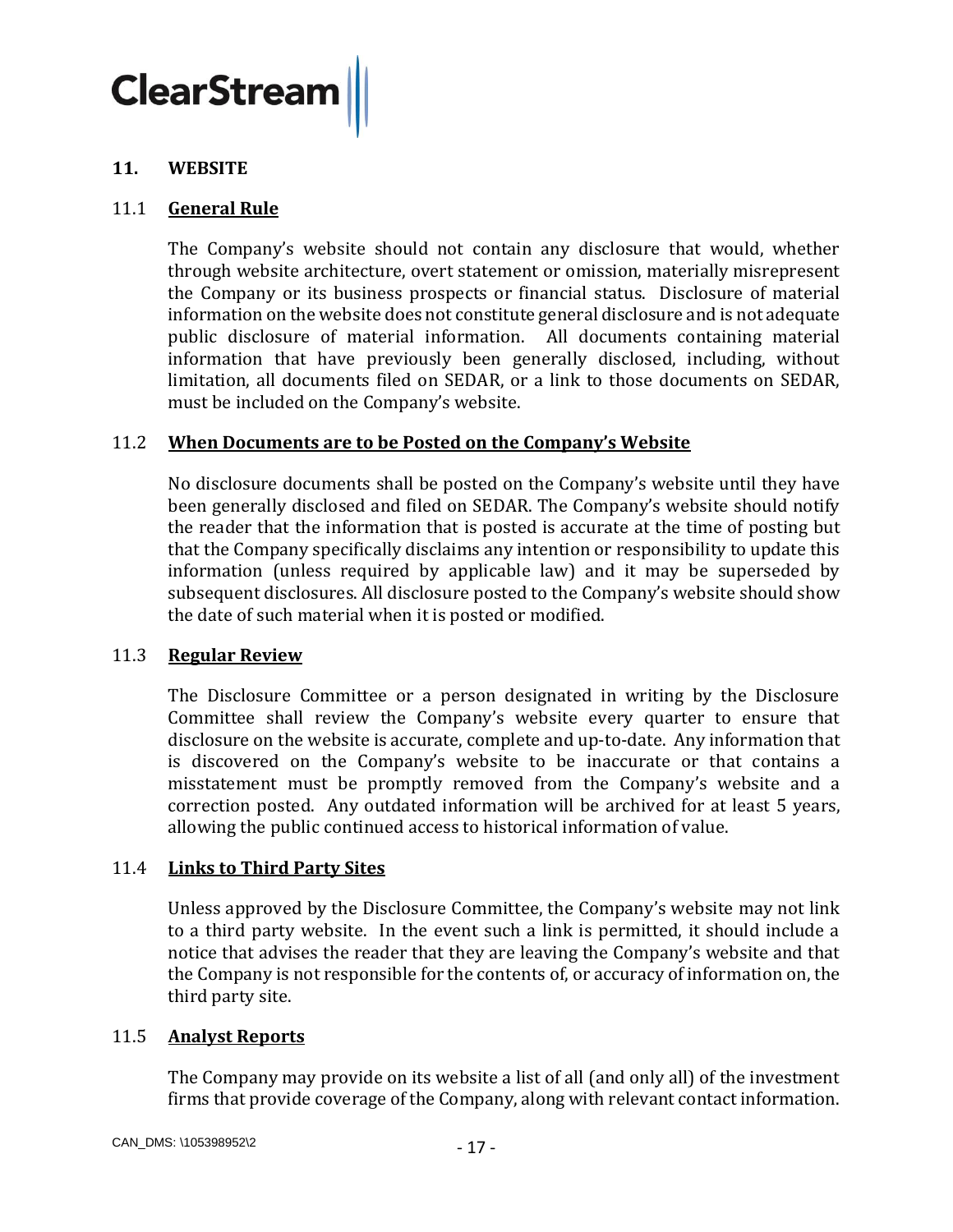

The Company may not, however, provide links to those firms or the analyst reports themselves.

#### 11.6 **Investor Relations Material**

Investor relations material shall be contained within a separate section of the Company's website and will include a notice that advises the reader that the information posted was accurate at the time of posting, but may be superseded by subsequent disclosures. All data posted to the Company's website, including text and audiovisual material, shall show the date of such material when it is posted or modified.

#### <span id="page-17-0"></span>**12. TRADING RESTRICTIONS**

#### 12.1 **Unlawful Trading**

- (a) **Prohibition on Trading on Inside Information.** No person to whom this Policy applies shall purchase or sell securities of the Company with knowledge of undisclosed material information. This includes instances that apparently run counter to the material information in question, such as selling shares while in possession of positive undisclosed material information.
- (b) **Trading on Third Party Information**. If the undisclosed material information concerns a transaction, or proposed transaction, between the Company and one or more third parties, no person to whom this Policy applies, or, if determined by the Disclosure Committee, no person to whom this Policy applies in possession of the material undisclosed information, shall trade in securities of such third party or third parties.

#### <span id="page-17-1"></span>12.2 **Blackout Periods**

- (a) **No Trading During Blackout Periods**. Unless prior written approval from the Disclosure Committee is obtained, no person to whom this Policy applies may trade in securities of the Company during a blackout period.
- (b) **No Disclosure of Blackout Periods**. No person to whom this Policy applies may disclose to any third party that a special blackout period has been designated.
- <span id="page-17-2"></span>(c) **Blackout Periods**. A blackout period is any time when a person to whom this Policy applies is restricted by the terms of this Policy or applicable securities laws from trading in securities of the Company. Blackout periods include the following: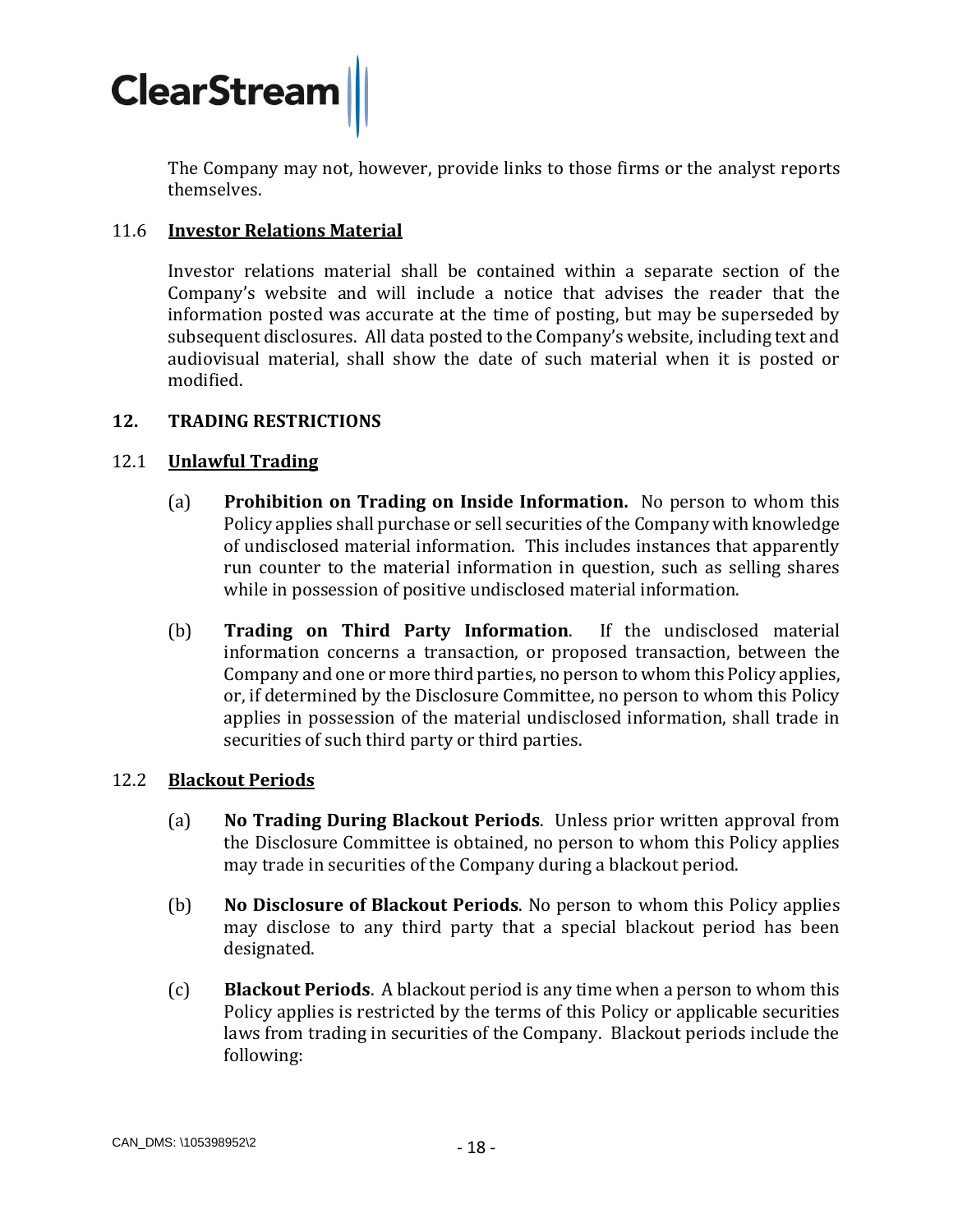- (i) **Regularly Scheduled Blackout Periods**. Regularly scheduled blackout periods apply to all persons to whom this Policy applies and shall always exist starting three weeks before the board meeting approving quarterly or year-end financial statements and ending on the date following the first full trading day after the earlier of a news release disclosing the results of the applicable financial period and the public release of the applicable interim or annual financial statements.
- <span id="page-18-2"></span>(ii) **Special Blackout Periods**. Special blackout periods may be imposed by the Disclosure Committee or the Board of Directors from time to time as a result of, among other things, potential significant events involving the Company. According to the circumstances, blackouts may apply generally to all persons to whom this Policy applies or may apply to only a select group as determined by the Disclosure Committee.
- (iii) **Notification of Special Blackout Period**. The Company will use reasonable efforts to notify persons to whom this Policy applies by email when a special blackout period referred to in subsection  $12.2(c)$  $12.2(c)$ [\(ii\)](#page-18-2) is in effect. However, it is the obligation of every person to whom this Policy applies to ensure, prior to effecting a trade, that a blackout period is not in effect or that such person is not otherwise restricted from trading in securities of the Company.
- (iv) **Priority of Statutory or Regulatory Trading Restriction**. The trading prohibitions and restrictions set forth in this Policy will be superseded by any greater prohibitions or restrictions prescribed by applicable securities laws or stock exchange rules and policies.

# <span id="page-18-0"></span>**13. INSIDER REPORTS**

Applicable securities laws define certain parties as "**Reporting Insiders**", which includes directors and executive officers. Reporting Insiders are required to prepare and file a report disclosing any direct or indirect beneficial ownership of, or control or direction over, securities of the Company and any interest in, or right or obligation associated with, a related financial instrument (as defined in applicable securities laws). This includes the granting and exercising of stock options or any other rights to acquire securities. Reporting Insiders are personally responsible for ensuring they report changes in their security holdings within the time prescribed by applicable securities laws. Assistance with filing these reports on the System for Electronic Disclosure by Insiders ("**SEDI**") website may be obtained from a member of the Disclosure Committee or the Corporate Secretary.

# <span id="page-18-1"></span>**14. CHAT ROOMS**

No person to whom this Policy applies may participate in, host or link to internet chat rooms, bulletin boards or newsgroup discussions on matters pertaining to the Company. Persons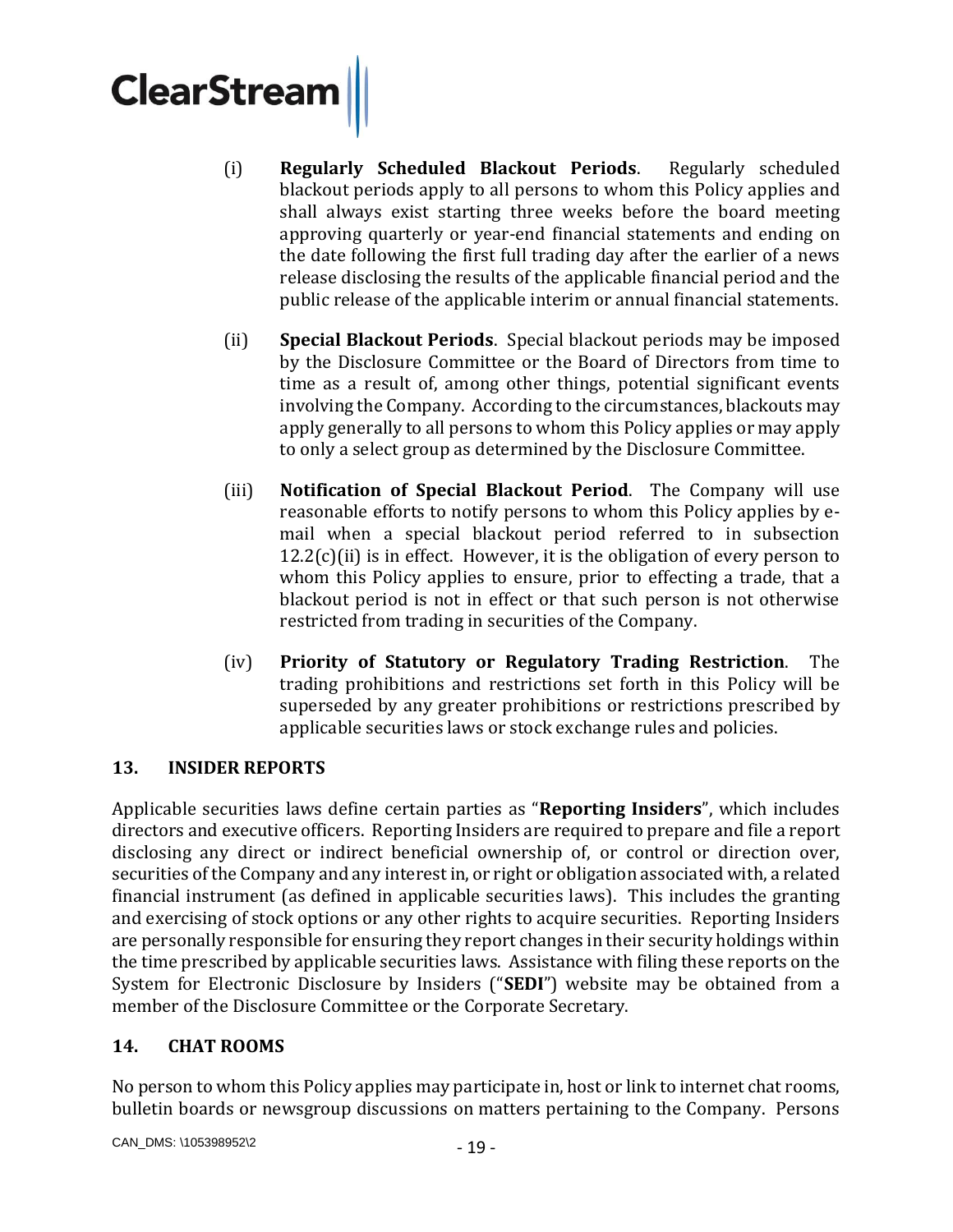<span id="page-19-4"></span>to whom this Policy applies are discouraged from participating in, hosting or linking to chat rooms, bulletin boards or newsgroup discussions on matters related to the Company's competitors or the industry in which the Company operates in general. All persons to whom this Policy applies should report any internet discussion about the Company to the Disclosure Committee.

# <span id="page-19-0"></span>**15. RECORDKEEPING**

The Corporate Secretary will be responsible for maintaining a file containing all public information about the Company, including disclosure documents and news releases, produced during the previous six years. The file will also contain transcripts or tape recordings of conference calls, if any, and any notes from meetings with analysts and investors during the same period.

# <span id="page-19-1"></span>**16. RUMOURS**

The Company does not, and will not, comment, affirmatively or negatively, on rumours. Spokespersons will respond consistently to those rumours by stating the following: "The Company does not comment on market rumours or speculation" and, if applicable, refer the person to the Company's public disclosure documents. If the stock exchange, IIROC or securities regulators requests that the Company make a statement in response to a market rumour, the Disclosure Committee will consider the matter and make a recommendation as to the nature and context of any response. If material information has been leaked and appears to be affecting trading activity in the Company's securities, the Disclosure Committee will take immediate steps to ensure that a full public announcement is made, which may include, if applicable, contacting the stock exchange and asking that trading in the Company's securities be halted pending the issuance of a news release.

# <span id="page-19-2"></span>**17. CONSEQUENCES OF NON-COMPLIANCE WITH THIS POLICY**

Anyone subject to this Policy who violates this Policy may face disciplinary action up to and including termination for cause and without notice. Violation of this Policy may also constitute a breach of Canadian criminal laws, applicable securities laws and stock exchange rules, including laws against tipping and insider trading, and the Company may refer any such breach to the appropriate authority. Accordingly, any violation of this Policy could lead to fines, penalties, imprisonment and liability to investors and the Company for damages.

# <span id="page-19-3"></span>**18. DISTRIBUTION OF THIS POLICY**

The Corporate Secretary will distribute a copy of this Policy to each director, officer and employee of the Company and its affiliates when such person joins the Company and whenever significant changes are made. Others will be provided either with a copy of this Policy or a summary of this Policy, at the discretion of Corporate Secretary.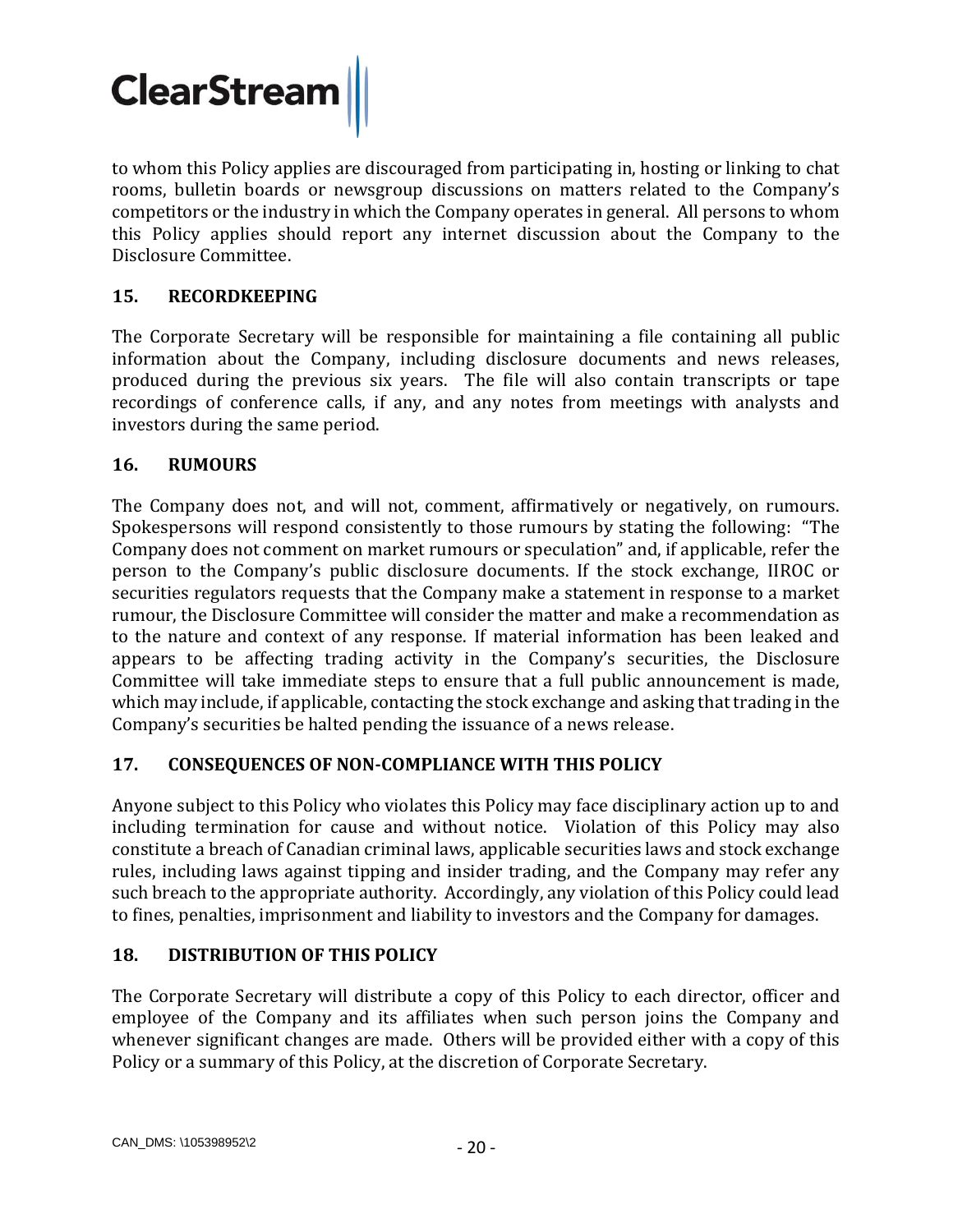

#### **19. QUERIES**

If you have any questions about how this Policy should be followed in any particular case, please contact the CEO of the Company.

The Board of Directors may, from time to time, permit departures from the terms of this Policy, either prospectively or retrospectively. The terms of this Policy are not intended to give rise to civil liability on the part of the Company or its directors or officers, to shareholders, security holders, customers, suppliers, competitors, employees or other persons, or to any other liability whatsoever on their part.

#### <span id="page-20-0"></span>**20. REVIEW OF POLICY**

The Disclosure Committee will annually review and evaluate this Policy to determine whether this Policy is effective in ensuring accurate and timely disclosure in accordance with the Company's disclosure obligations.

Last Updated: January 1, 20174.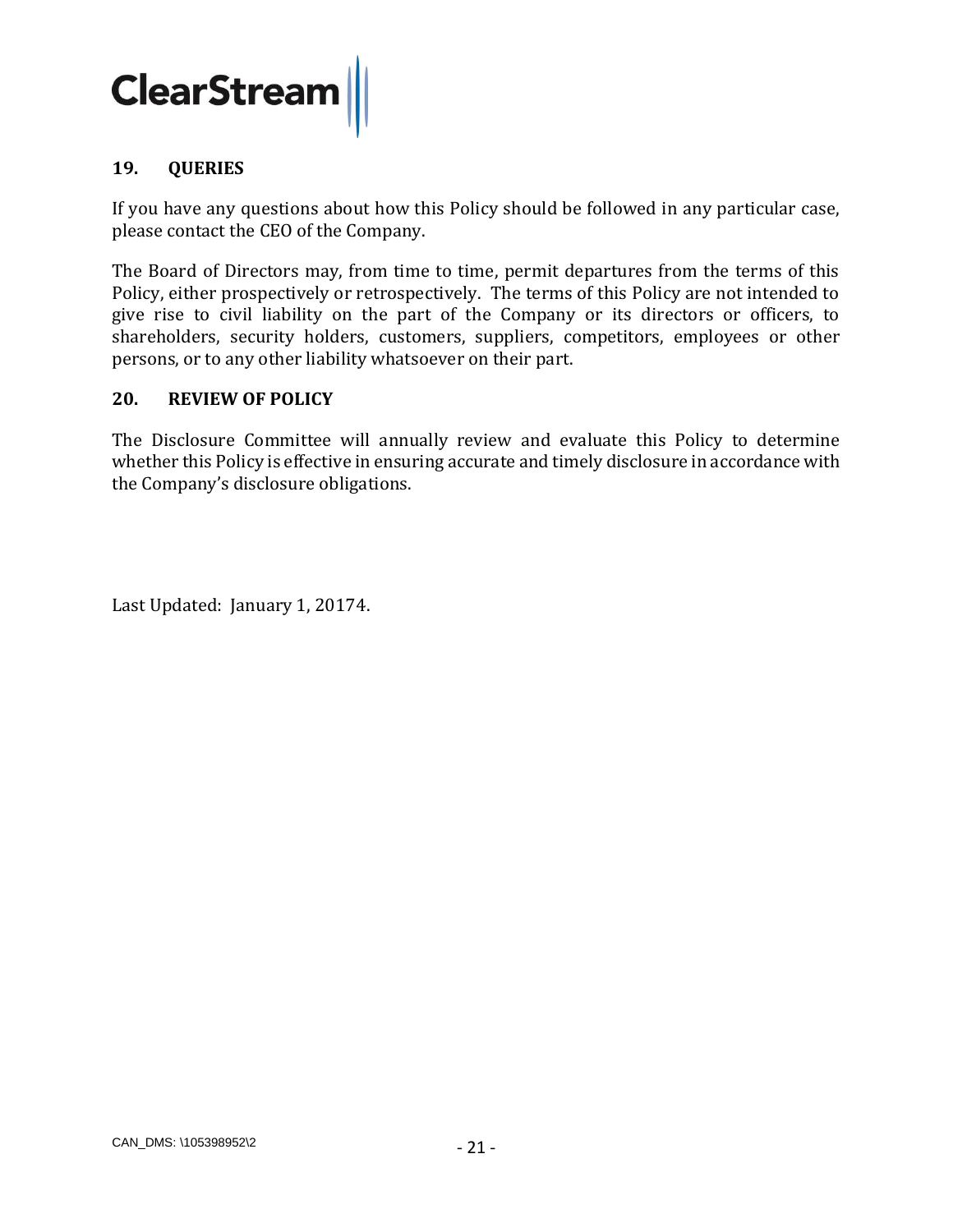# **Appendix A - Examples of Potentially Material Information**

## **Changes in Corporate Structure**

- changes in share ownership that may affect control of the Company;
- a major amalgamation, reorganization or merger; and
- take-over bids in respect of the Company's securities or securities of another company or bids by the Company for its own securities or bids by an insider of the Company for the Company's securities.

## **Changes in Capital Structure**

- public or private sales of additional securities;
- planned repurchases or redemptions of securities;
- planned consolidations, subdivisions, stock dividends, rights offerings or offerings of warrants to buy shares, or share exchanges;
- a change in the Company's dividend payments or policies;
- possible initiation of a proxy fight; and
- material modifications to the rights of securityholders.

# **Changes in Financial Results**

- a significant increase or decrease in expected earnings in the near future;
- unexpected changes in the financial results for any periods;
- shifts in financial circumstances, such as cash flow reductions, major asset write-offs or write-downs;
- changes in the value or composition of the Company's assets; and
- any material change in the Company's accounting policy.

#### **Changes in Business and Operations**

- any development that affects the Company's assets, business, products or markets;
- a significant change in capital investment plans or corporate objectives;
- major labour disputes or disputes with major contractors or suppliers;
- significant new contracts, products, patents or services or significant losses of contracts or business;
- changes to the Board of Directors or senior management including the departure of the Company's CEO, CFO or president (or persons in equivalent positions);
- the commencement of, or developments in, material legal proceedings or regulatory matters;
- waivers of corporate ethics and conduct rules for directors, officers and other key employees;
- any notice that reliance on a prior audit is no longer permissible;
- de-listing of the Company's securities or their movement from one quotation system or exchange to another;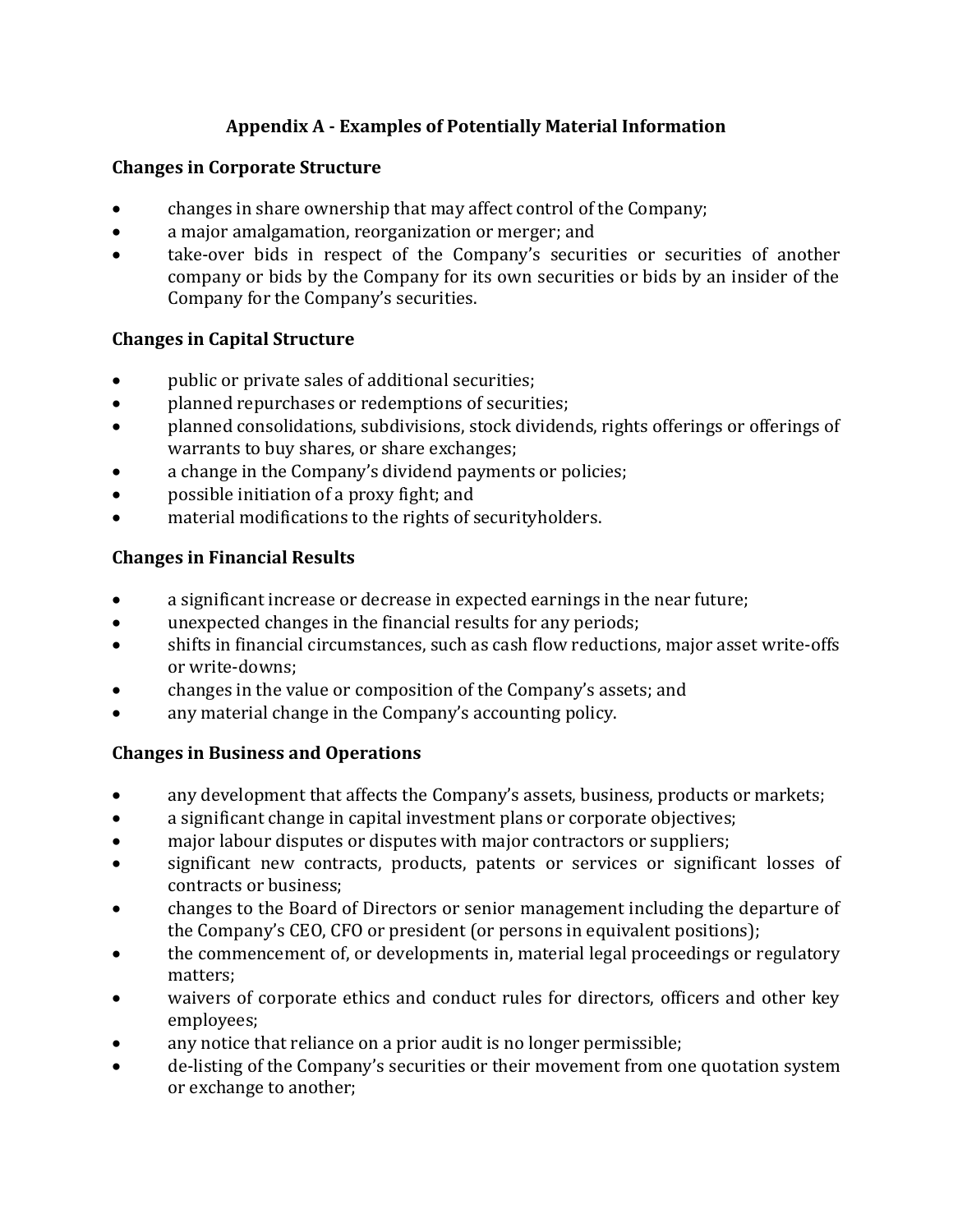- significant changes to capital investment plans or corporate objectives; and
- any other developments relating to the business and affairs of the Company that would reasonably be expected to significantly affect the market price or value of any of the Company's securities or that would reasonably be expected to have a significant influence on a reasonable investor's investment decisions.

#### **Acquisitions and Dispositions**

- a significant acquisition or disposition of assets, property or joint venture interests; and
- acquisitions of other companies, including a take-over bid for, or merger with, another company.

## **Changes in Credit Arrangements**

- the borrowing or lending of a significant amount of money in the context of the Company's business and operations;
- any mortgaging or encumbering of the Company's assets;
- defaults under debt obligations, agreements to restructure debt or planned enforcement procedures by a bank or any other creditors;
- changes in rating agency decisions; and
- significant new credit arrangements.